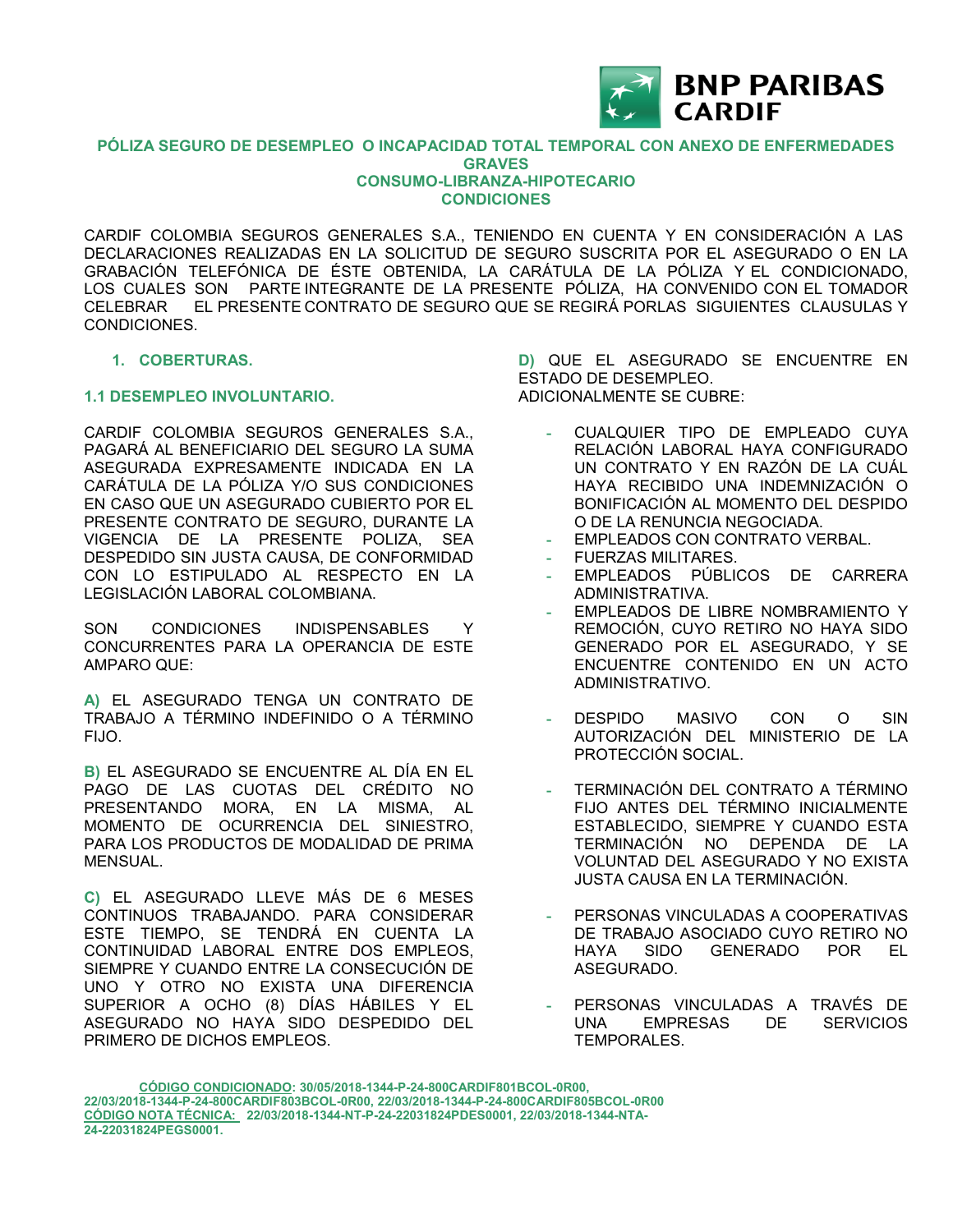

#### **1.2 INCAPACIDAD TOTAL TEMPORAL.**

CARDIF COLOMBIA SEGUROS GENERALES S.A., PAGARÁ AL BENEFICIARIO DEL SEGURO LA SUMA ASEGURADA EXPRESAMENTE INDICADA EN LA CARÁTULA DE LA PÓLIZA Y/O SUS CONDICIONES, SI COMO CONSECUENCIA DE UN ACCIDENTE O ENFERMEDAD CORPORAL OCURRIDO DURANTE LA VIGENCIA DE LA PRESENTE PÓLIZA UN ASEGURADO CUBIERTO POR EL PRESENTE SEGURO QUEDA INCAPACITADO TOTAL Y TEMPORALMENTE E INHABILITADO PARA EJERCER CUALQUIER TRABAJO O LABOR PROFESIONAL, SIN PERJUICIO DE QUE ÉSTE LE GENERE UN INGRESO.

SON CONDICIONES INDISPENSABLES Y CONCURRENTES PARA LA OPERANCIA DE ESTE AMPARO QUE:

**A)** LA INCAPACIDAD ESTÉ DEBIDAMENTE CERTIFICADA POR UN MÉDICO ADSCRITO A LA EPS O ARL A LA CUAL SE ENCUENTRE AFILIADO EL ASEGURADO O UN MÉDICO ESPECIALISTA EN MEDICINA OCUPACIONAL.

**B)** QUE LA INCAPACIDAD TENGA UNA DURACIÓN SUPERIOR A QUINCE (15) DÍAS CORRIENTES CONTINUOS Y NO HAYA SIDO CAUSADA POR EL ASEGURADO.

SI UN ASEGURADO PRESENTA UNA NUEVA INCAPACIDAD DE MÁS DE 15 DÍAS DENTRO DE LOS 60 DÍAS SIGUIENTES A LA PRIMERA INCAPACIDAD REPORTADA, ÉSTA SE TOMARÁ COMO PARTE DEL PRIMER EVENTO Y EN CONSECUENCIA, SE ACUMULARÁN LOS PAGOS GENERADOS ANTES DE LA RECAÍDA Y LOS QUE SURJAN COMO CONSECUENCIA DE LA MISMA.

SI LA NUEVA INCAPACIDAD SUCEDE DESPUÉS DE TRANSCURRIDOS 60 DÍAS DESDE LA PRIMERA INCAPACIDAD TOTAL TEMPORAL REPORTADA, SE CONSTITUIRÁ COMO UN NUEVO EVENTO Y TENDRÁ DERECHO A RECIBIR HASTA SEIS PAGOS.

**C)** QUE EL ASEGURADO SEA TRABAJADOR INDEPENDIENTE O ESTUDIANTE O AMA DE CASA O MICROEMPRESARIO O PERSONAS CON



CONTRATO DE PRESTACIÓN DE SERVICIOS O PENSIONADO.

PARA EL PAGO DE LA INDEMNIZACIÓN POR INCAPACIDAD TOTAL TEMPORAL SE APLICARÁ LA SIGUIENTE TABLA:

#### **PARA CRÉDITO HIPOTECARIO**

| DÍAS DE INCAPACIDAD TOTAL<br><b>TEMPORAL CERTIFICADA</b> | # DE PAGOS A<br><b>APLICAR</b> |  |  |
|----------------------------------------------------------|--------------------------------|--|--|
| 15 - 33 DÍAS CALENDARIO                                  |                                |  |  |
| <b>CONSECUTIVOS</b>                                      |                                |  |  |
| 34 - 51 DÍAS CALENDARIO                                  | 2                              |  |  |
| <b>CONSECUTIVOS</b>                                      |                                |  |  |
| 52 - 69 DÍAS CALENDARIO                                  | 3                              |  |  |
| <b>CONSECUTIVOS</b>                                      |                                |  |  |
| 70 - 87 DÍAS CALENDARIO                                  | 4                              |  |  |
| <b>CONSECUTIVOS</b>                                      |                                |  |  |
| 88 - 105 DÍAS CALENDARIO                                 | 5                              |  |  |
| <b>CONSECUTIVOS</b>                                      |                                |  |  |
| 106 - 123 DÍAS CALENDARIO                                | 6                              |  |  |
| <b>CONSECUTIVOS</b>                                      |                                |  |  |
| 124 - 141 DÍAS CALENDARIO                                | 7                              |  |  |
| <b>CONSECUTIVOS</b>                                      |                                |  |  |
| 142 - 159 DÍAS CALENDARIO                                | 8                              |  |  |
| <b>CONSECUTIVOS</b>                                      |                                |  |  |
| 160 – O MÁS DÍAS CALENDARIO                              |                                |  |  |
| <b>CONSECUTIVOS</b>                                      | 9                              |  |  |

#### **PARA CRÉDITO DE CONSUMO**

| DÍAS DE INCAPACIDAD TOTAL<br><b>TEMPORAL CERTIFICADA</b> | # DE PAGOS A<br><b>APLICAR</b> |
|----------------------------------------------------------|--------------------------------|
| 15 - 44 DÍAS CALENDARIO<br><b>CONSECUTIVOS</b>           |                                |
| 45 - 74 DÍAS CALENDARIO<br><b>CONSECUTIVOS</b>           | 2                              |
| 75 - 104 DÍAS CALENDARIO<br><b>CONSECUTIVOS</b>          | 3                              |
| 105 - 134 DÍAS CALENDARIO<br><b>CONSECUTIVOS</b>         |                                |
| 135 - 164 DÍAS CALENDARIO<br><b>CONSECUTIVOS</b>         | 5                              |
| 165 – O MÁS DÍAS CALENDARIO<br><b>CONSECUTIVOS</b>       | հ                              |

LA COBERTURA DE INCAPACIDAD TOTAL TEMPORAL NO SE OTORGA RESPECTO DE LOS CRÉDITOS DE PRESTANÓMINA.

#### **1.3.ENFERMEDADES GRAVES.**

CARDIF COLOMBIA SEGUROS GENERALES S.A., PAGARÁ AL BENEFICIARIO DEL SEGURO LA SUMA ASEGURADA EXPRESAMENTE INDICADA EN EL CERTIFICADO INDIVIDUAL DE SEGURO EN CASO DE QUE UN ASEGURADO CUBIERTO POR EL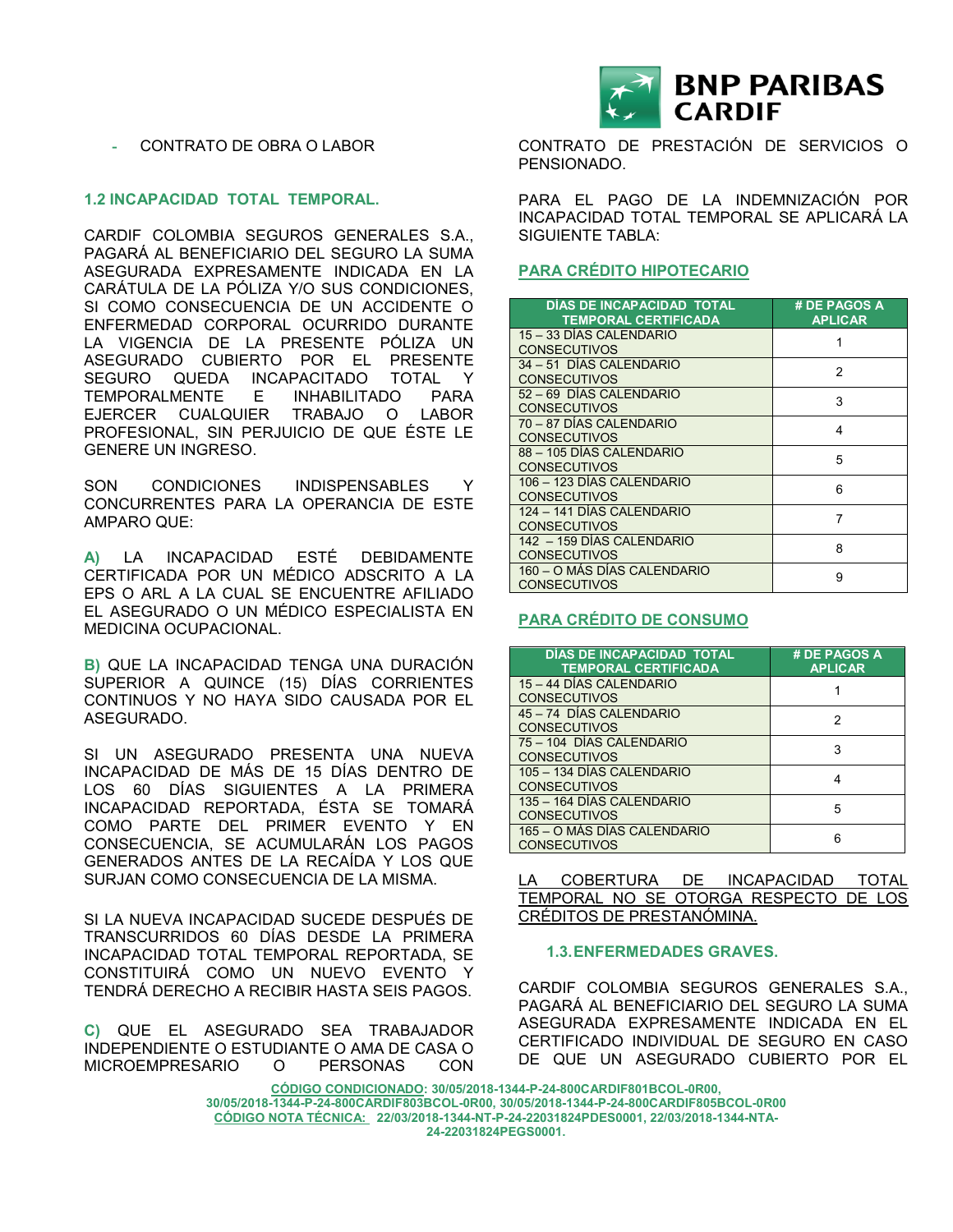

# **A. CÁNCER.**

SE CUBRIRÁ EL CÁNCER A PARTIR DE LA DEMOSTRACIÓN DE LA PRESENCIA DE UNA NEOPLASIA MALIGNA DE ACUERDO CON LA DEFINICIÓN Y DEMOSTRACIÓN QUE SE SEÑALA A CONTINUACIÓN:

SE ENTIENDE POR CÁNCER, LA ENFERMEDAD QUE SE MANIFIESTA POR LA PRESENCIA DE UN TUMOR MALIGNO, CARACTERIZADO POR ALTERACIONES CELULARES MORFOLÓGICAS Y CROMOSÓMICAS DE CRECIMIENTO Y EXPANSIÓN INCONTROLADO Y LA INVASIÓN LOCAL Y DESTRUCCIÓN DIRECTA DE TEJIDOS, O METÁSTASIS; O GRANDES NÚMEROS DE CÉLULAS MALIGNAS EN LOS SISTEMAS LINFÁTICOS O CIRCULATORIOS. INCLUYE ENTRE ELLOS LOS DIVERSOS TIPOS DE LINFOMAS Y LA ENFERMEDAD DE HODGKIN. EL DIAGNÓSTICO DEBERÁ SER REALIZADO POR UN MÉDICO LICENCIADO EN COLOMBIA, BASADO EN LA HISTORIA CLÍNICA DEL PACIENTE Y CONFIRMADO POR UN DIAGNÓSTICO HISTOPATOLÓGICO ("BIOPSIA") QUE CONFIRME POSITIVAMENTE LA PRESENCIA DE UN CÁNCER.

CABE RESALTAR QUE ESTA COBERTURA ESTÁ LIMITADA ÚNICAMENTE A LA PRIMERA MANIFESTACIÓN U OCURRENCIA DE CÁNCER DURANTE LA VIGENCIA DE LA PÓLIZA, ESTO INCLUYE LAS METÁSTASIS DE ESTA PRIMERA MANIFESTACIÓN. CUALQUIER MANIFESTACIÓN U OCURRENCIA DE CÁNCER POSTERIOR A LA PRIMERA RECLAMACIÓN REALIZADA A CARDIF NO SERÁ CUBIERTA POR ESTE SEGURO.

# **B. INFARTO DEL MIOCARDIO.**

ES LA MUERTE O NECROSIS DE UNA PORCIÓN DEL MÚSCULO CARDIACO**,** COMO RESULTADO DEL INADECUADO SUMINISTRO DE FLUJO SANGUÍNEO AL ÁREA CORRESPONDIENTE COMO CONSECUENCIA DE UN APORTE DEFICIENTE A LA ZONA RESPECTIVA.



EL DIAGNÓSTICO DEBE SER INEQUÍVOCO Y RESPALDADO POR UNA HOSPITALIZACIÓN CUYO REGISTRO INDIQUE UN INFARTO DEL MIOCARDIO DENTRO DE UN PLAZO DE SETENTA Y DOS HORAS (72) HORAS ANTES DE DICHA HOSPITALIZACIÓN, QUE PRESENTE:

- **-** CAMBIOS NUEVOS, RELEVANTES Y CARACTERIZADOS EN EL ELECTROCARDIOGRAMA EKG.
- **-** AUMENTO DEL DIAGNÓSTICO DE LAS ENZIMAS CARDÍACAS.

EL INFARTO DEL MIOCARDIO QUE OCURRE DENTRO DE LOS CATORCE (14) DÍAS POSTERIORES A CUALQUIER PROCEDIMIENTO DE INTERVENCIÓN DE LAS ARTERIAS CORONARIAS, ANGIOPLASTÍA CORONARIA O CIRUGÍA DE DERIVACIÓN CORONARIA, SERÁ CUBIERTO SOLAMENTE SI HA RESULTADO CON NUEVAS ONDAS EN EL ELECTROCARDIOGRAMA O NUEVOS MOVIMIENTOS ANORMALES PERMANENTES DE LA PARED CARDIACA MOSTRADOS EN LAS IMÁGENES CARDIACAS TREINTA (30) DÍAS DESPUÉS DEL PROCEDIMIENTO CORONARIO.

### **C. CIRUGÍA DE BYPASS CORONARIO.**

ES LA CIRUGÍA DE UNA O MÁS ARTERIAS CORONARIAS CON EL FIN DE CORREGIR SU ESTRECHAMIENTO O BLOQUEO, POR MEDIO DE UNA REVASCULARIZACIÓN BY-PASS, REALIZADA POSTERIORMENTE A LOS SÍNTOMAS DE ANGINA DE PECHO.

# **D. ENFERMEDAD CEREBRO – VASCULAR.**

CORRESPONDE A LA EMBOLIA CEREBRAL QUE ES DEFINIDA COMO UN INCIDENTE CEREBROVASCULAR QUE TIENE POR RESULTADO LA MUERTE IRREVERSIBLE DEL TEJIDO CEREBRAL DEBIDO A UNA HEMORRAGIA INTRACRANEAL, O DEBIDO A UN EMBOLISMO O TROMBOSIS EN UN VASO INTRACRANEAL. LA HEMORRAGIA SUBARACNOIDEA TAMBIÉN ESTÁ CUBIERTA BAJO ESTA DEFINICIÓN.

LA ENFERMEDAD QUE CONSISTE EN LA SUSPENSIÓN BRUSCA Y VIOLENTA DE LAS FUNCIONES CEREBRALES FUNDAMENTALES, QUE PRODUCE SECUELAS NEUROLÓGICAS QUE DURAN MÁS DE VEINTICUATRO (24) HORAS Y QUE SON DE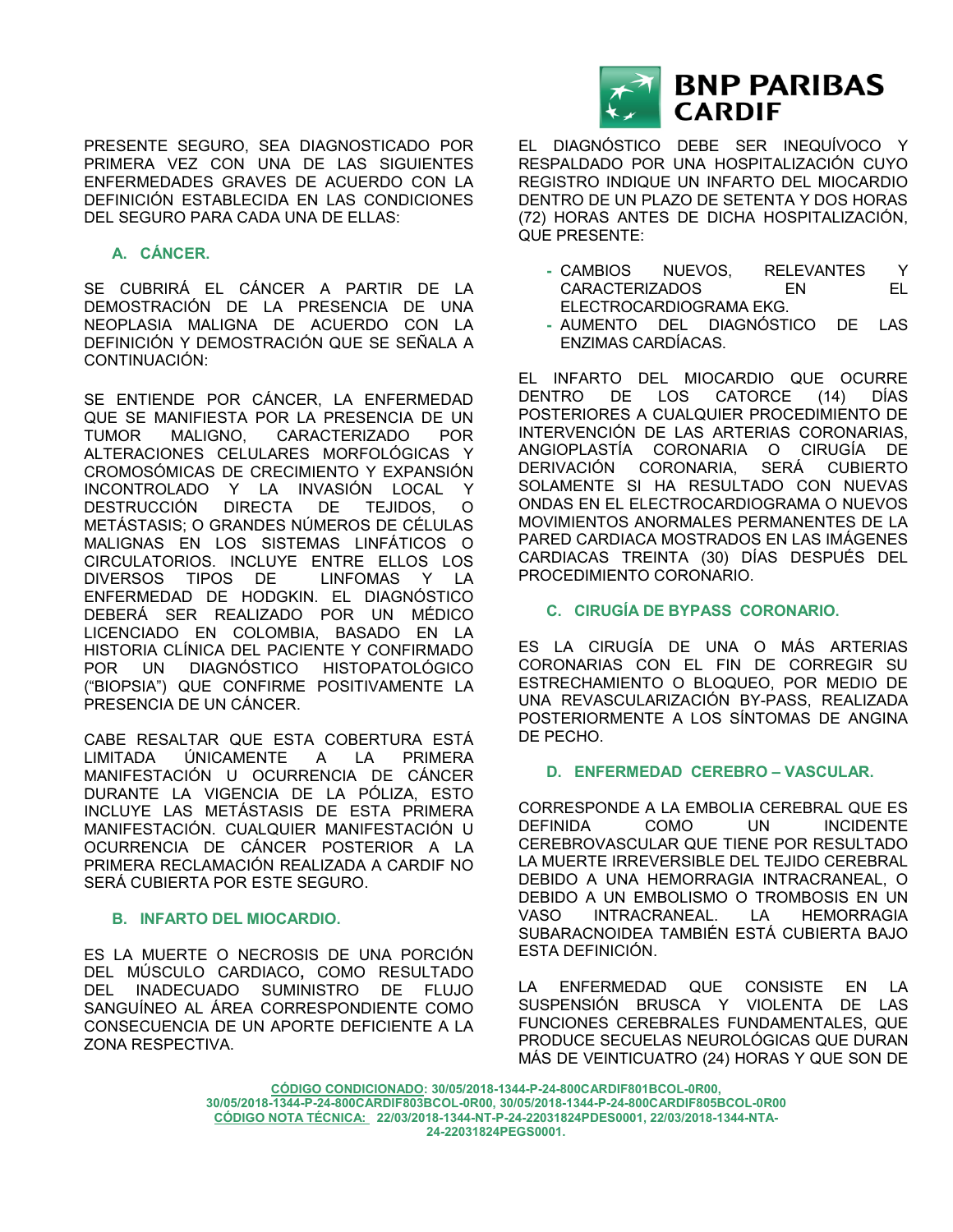NATURALEZA PERMANENTE. ESTO INCLUYE EL INFARTO DE TEJIDO CEREBRAL, LA HEMORRAGIA INTRA-CRANEAL O SUBARACNOIDEA, Y LA EMBOLIA DE UNA FUENTE EXTRA-CRANEAL. EL DIAGNÓSTICO DEBE SER INEQUÍVOCO Y RESPALDADO POR UNA HOSPITALIZACIÓN CUYO REGISTRO INDIQUE UNA LESIÓN CEREBRAL "DE TIPO VASCULAR", DENTRO DE UN PLAZO DE SETENTA Y DOS (72) HORAS ANTES DE DICHA HOSPITALIZACIÓN.

# **E. INSUFICIENCIA RENAL CRÓNICA.**

LA ENFERMEDAD QUE SE PRESENTA EN SU ETAPA FINAL COMO EL ESTADO CRÓNICO E IRREVERSIBLE DEL FUNCIONAMIENTO DE AMBOS RIÑONES, QUE HACE NECESARIO REGULARMENTE LA DIÁLISIS RENAL O EL TRASPLANTE RENAL.

LA INSUFICIENCIA TOTAL, CRÓNICA E IRREVERSIBLE DE AMBOS RIÑONES O LA CONTINUA DIÁLISIS RENAL DE DOS TIPOS (I) HEMODIÁLISIS O (II) DIÁLISIS PERITONEAL, DEBERÁ SER INSTITUCIONALIZADA Y CONSIDERADA MÉDICAMENTE NECESARIA, POR UN NEFRÓLOGO CERTIFICADO.

# **F. ESCLEROSIS MÚLTIPLE**

PARA LOS EFECTOS DE ESTA COBERTURA SE ENTIENDE POR ESCLEROSIS MÚLTIPLE LA ENFERMEDAD DESMIELINIZANTE DEL SISTEMA NERVIOSO CENTRAL, CUYO DIAGNÓSTICO INEQUÍVOCO REALIZADO POR UN NEURÓLOGO CONFIRME AL MENOS ANOMALÍAS MODERADAS NEUROLÓGICAS PERSISTENTES, PRODUCIDAS POR LA DEGENERACIÓN DEL TEJIDO NEURAL ESCLEROSADO, EVIDENCIADAS POR SÍNTOMAS TÍPICOS DE AFECTACIÓN DE LAS FUNCIONES SENSORIALES Y MOTORAS Y CUYA PROGRESIÓN HAYA PRODUCIDO DETERIORO INCAPACITANTE SIGNIFICATIVO EN LAS FUNCIONES BÁSICAS Y ESENCIALES PARA LA INDEPENDENCIA, PERO QUE NO LLEVEN NECESARIAMENTE AL ASEGURADO A UNA SILLA DE RUEDAS EN FORMA PERMANENTE.

# **G. TRASPLANTE DE ÓRGANOS:**

PARA LOS EFECTOS DE ESTA COBERTURA SE ENTIENDE POR TRASPLANTE DE UN ÓRGANO VITAL EL QUE SE VAYA A REALIZAR O SE HAYA



REALIZADO EL ASEGURADO COMO RECEPTOR DEL TRASPLANTE DE UN ÓRGANO PROVENIENTE DE UN DONANTE HUMANO FALLECIDO O VIVO, PARA LOS SIGUIENTES ÓRGANOS: (I) CORAZÓN, (II) PULMÓN, (III) HÍGADO, (IV) RIÑÓN, (V) MÉDULA ÓSEA O (VI) PÁNCREAS, SIEMPRE Y CUANDO EL ÓRGANO DEL ASEGURADO ESTÉ O HAYA ESTADO LESIONADO O ENFERMO. POR TRASPLANTE DE MÉDULA ÓSEA SE ENTIENDE LA RECEPCIÓN DE UN TRASPLANTE DE MÉDULA ÓSEA HUMANA UTILIZANDO CÉLULAS MADRE HEMATOPOYÉTICAS PRECEDIDO POR ABLACIÓN TOTAL DE MÉDULA ÓSEA.

- **-** SERÁ REQUISITO INDISPENSABLE PARA EL PAGO DEL BENEFICIO QUE EL ASEGURADO NOTIFIQUE PREVIAMENTE Y POR ESCRITO A LA COMPAÑÍA ASEGURADORA EL HECHO DE SER DEFINIDO COMO CANDIDATO A TRASPLANTE POR LA INSTITUCIÓN HOSPITALARIA O REGULADORA CORRESPONDIENTE Y ANTES DE QUE EL TRASPLANTE SE REALICE. UNA VEZ QUE LA COMPAÑÍA ASEGURADORA HA SIDO NOTIFICADA DE ESTE HECHO SÓLO PODRÁ PONER TÉRMINO AL CONTRATO DEL ASEGURADO QUE SE ENCUENTRE EN DICHA SITUACIÓN SI ESTE INCURRIERE EN ALGUNA CAUSAL LEGAL QUE ASÍ LO PERMITA.
- **-** EL TRASPLANTE DEBERÁ SER CERTIFICADO POR EL MÉDICO QUE LO PRACTICÓ, QUIEN DEBE POSEER LICENCIA PERMANENTE Y VÁLIDA PARA PRACTICAR LA MEDICINA Y ESTA CLASE DE INTERVENCIONES QUIRÚRGICAS.
- **-** LA ENFERMEDAD QUE DA LUGAR AL TRASPLANTE DE ÓRGANOS MAYORES DEBE DIAGNOSTICARSE DENTRO DE LA VIGENCIA DE LA PRESENTE PÓLIZA.
- **-** EL TRASPLANTE DE ÓRGANO DEL CUAL SEA CANDIDATO EL ASEGURADO, SE DEBERÁ EJECUTAR DE ACUERDO CON LAS NORMAS DE DONACIÓN Y TRASPLANTE DE ÓRGANOS ESTABLECIDOS EN COLOMBIA Y DENTRO DEL TERRITORIO NACIONAL.
- **-** LOS DOCUMENTOS PRESENTADOS POR EL ASEGURADO EN SU RECLAMACIÓN, DEBERÁN CONTENER LOS SOPORTES MÉDICOS RESPECTIVOS.
- **2. EXCLUSIONES GENERALES.**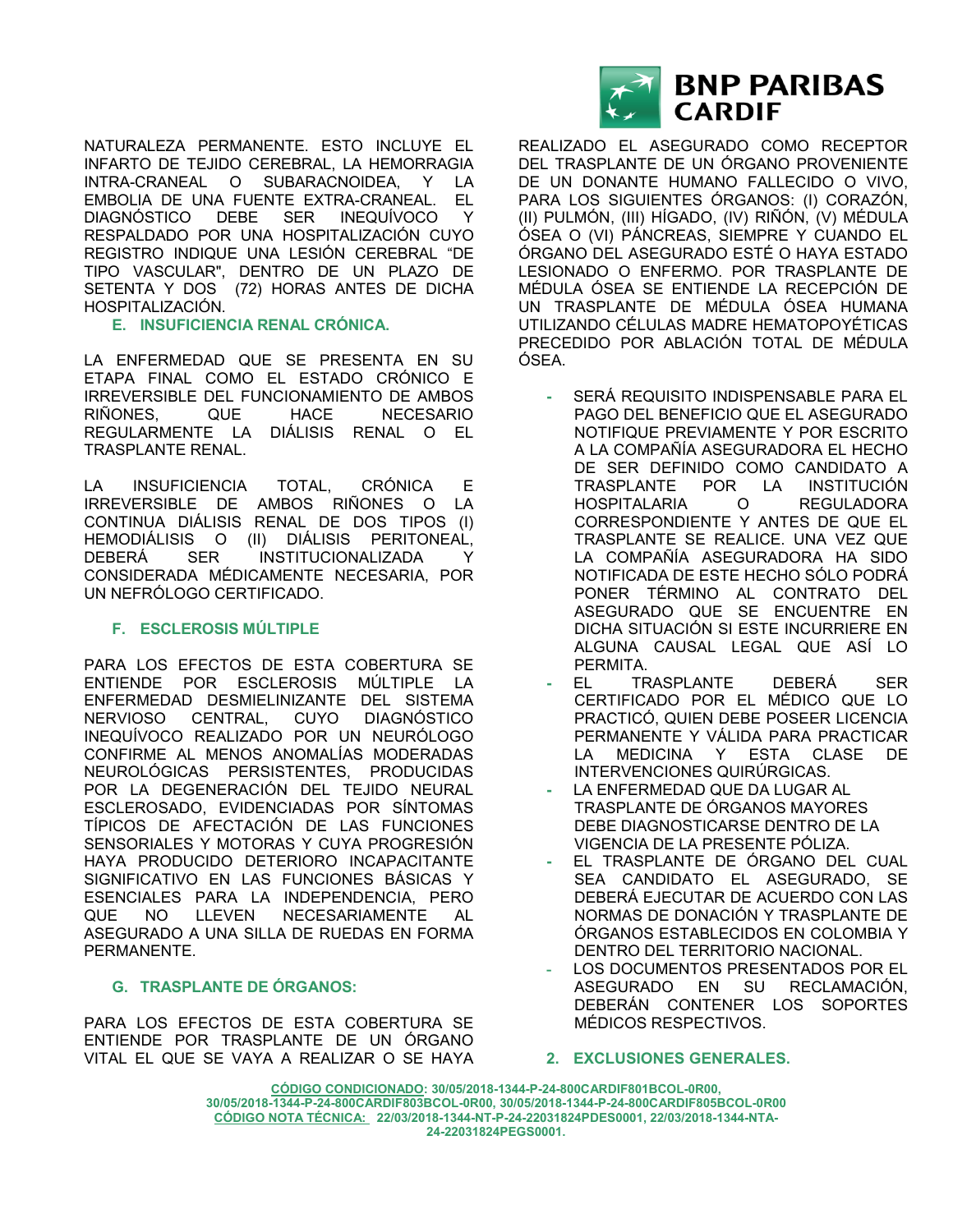#### **2.1. DESEMPLEO INVOLUNTARIO.**

LOS AMPAROS DE ESTE SEGURO ESTÁN SUJETOS A LAS EXCLUSIONES QUE SE ENUNCIAN A CONTINUACIÓN Y, EN CONSECUENCIA, CARDIF COLOMBIA SEGUROS GENERALES S.A., NO EFECTUARÁ PAGO ALGUNO CON OCASIÓN DEL PRESENTE CONTRATO DE SEGURO:

**A)** CUANDO EL CONTRATO DE TRABAJO DEL ASEGURADO TERMINE POR CUALQUIERA DE LAS SIGUIENTES CAUSAS:

- **-** DECISIÓN UNILATERAL DEL TRABAJADOR.
- **-** POR DESPIDO CON JUSTA CAUSA.
- **-** POR MUERTE DEL TRABAJADOR.
- **POR MUTUO CONSENTIMIENTO ENTRE EL<br>TRABAJADOR Y EL EMPLEADOR SIN QUE** Y EL EMPLEADOR SIN QUE SE EFECTÚE PAGO ALGUNO DE BONIFICACIÓN O SUMA ALGUNA, POR DECISIÓN DE PARTE DEL EMPLEADOR.
- **-** POR EXPIRACIÓN DEL TÉRMINO ESTIPULADO EN LOS CONTRATOS A TÉRMINO FIJO.
- **-** POR TERMINACIÓN DE LA OBRA O LABOR CONTRATADA.
- **-** POR NO REGRESAR EL TRABAJADOR A SU EMPLEO, AL DESAPARECER LAS CAUSAS DE LA SUSPENSIÓN DEL CONTRATO.
- **-** CONTRATOS DE PRESTACIÓN DE SERVICIO.

**B)** CUANDO LA TERMINACIÓN DEL CONTRATO DE TRABAJO SE PRESENTE DURANTE O A LA FINALIZACIÓN DEL PERÍODO DE PRUEBA.

**C)** CUANDO EL CONTRATO DE TRABAJO SEA SUSPENDIDO POR CUALQUIERA DE LAS CAUSAS MENCIONADAS EN EL ARTÍCULO 51 DEL CÓDIGO SUSTANTIVO DEL TRABAJO COLOMBIANO.

**D)** CUANDO SE TRATE DE TRABAJADORES EMPLEADOS EN SU PROPIA EMPRESA.

**E)** NO SE INCLUYEN BAJO ESTA COBERTURA PERSONAS QUE SE ENCUENTREN AMPARADAS BAJO LA COBERTURA DE INCAPACIDAD TOTAL TEMPORAL.

# **2.2. INCAPACIDAD TOTAL TEMPORAL.**

LOS AMPAROS DE ESTE SEGURO ESTÁN SUJETOS A LAS EXCLUSIONES QUE SE ENUNCIAN A



CONTINUACIÓN Y, EN CONSECUENCIA, CARDIF COLOMBIA SEGUROS GENERALES S.A. NO EFECTUARÁ PAGO ALGUNO BAJO EL PRESENTE CONTRATO DE SEGURO, EN LOS SIGUIENTES EVENTOS O CUANDO LA INCAPACIDAD TOTAL TEMPORAL PRODUCTO DE UN ACCIDENTE O UNA ENFERMEDAD CORPORAL, TENGA ORIGEN DIRECTO O INDIRECTO EN:

> **A)** ACCIDENTES ORIGINADOS POR LA PARTICIPACIÓN DEL ASEGURADO EN:

- **-** ACTOS DELICTIVOS O CONTRAVENCIONALES DE ACUERDO A LA LEY PENAL, EN LOS QUE PARTICIPE DIRECTA O INDIRECTAMENTE EL ASEGURADO.
- **-** VIAJES EN CUALQUIER MEDIO DE TRANSPORTE AÉREO, EXCEPTO CUANDO SE REALIZA EL VIAJE COMO PASAJERO DE UNA AEROLÍNEA COMERCIAL DEBIDAMENTE AUTORIZADA POR LAS AUTORIDADES RESPECTIVAS.
- **-** PRUEBAS O CARRERAS DE VELOCIDAD, RESISTENCIA O SEGURIDAD DE VEHÍCULOS DE CUALQUIER TIPO.
- **-** PRÁCTICA PROFESIONAL DE CUALQUIER DEPORTE, ASÍ COMO DEPORTES DE ALTO RIESGO DE CUALQUIER CLASE Y DEPORTES QUE INVOLUCREN EL USO DE EQUIPOS, MEDIO O MÁQUINAS DE VUELO O DEPORTES CON LA INTERVENCIÓN DE ALGÚN ANIMAL.
- **-** RADIACIONES IONIZANTES O CONTAMINACIÓN POR RADIOACTIVIDAD DE COMBUSTIBLE NUCLEAR O DE CUALQUIER RESIDUO NUCLEAR PRODUCIDO POR COMBUSTIÓN DE COMBUSTIBLE NUCLEAR, RADIOACTIVIDAD, TÓXICO, EXPLOSIVO O CUALQUIER OTRA PROPIEDAD PELIGROSA DE UN EXPLOSIVO NUCLEAR O DE SUS COMPONENTES.
- **-** ACTOS TERRORISTAS, CONMOCIONES CIVILES, ASONADAS, DISTURBIOS, GUERRA DECLARADA O NO.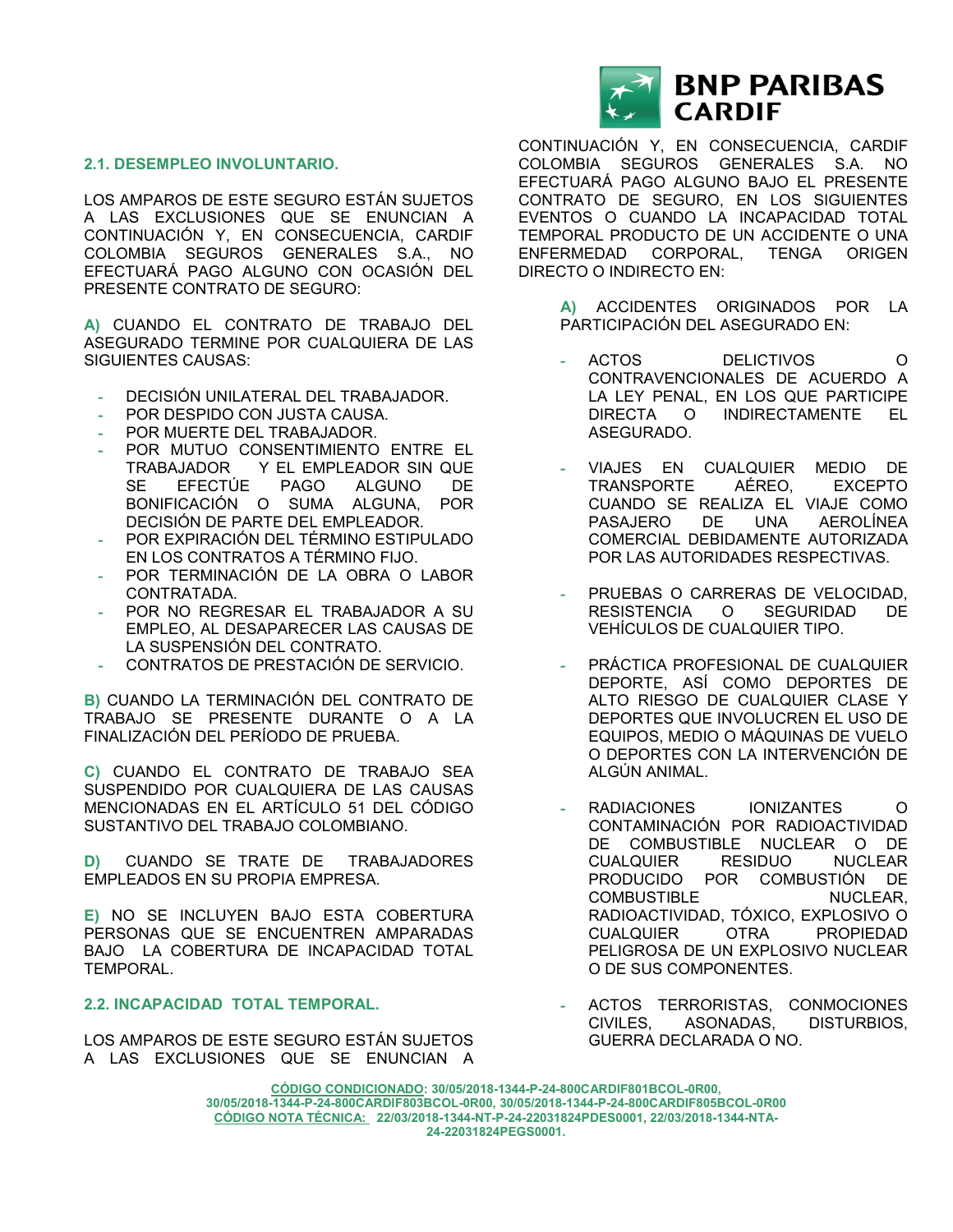

- **-** ACTIVIDADES PELIGROSAS COMO LA MANIPULACIÓN DE EXPLOSIVOS O ARMAS DE FUEGO.
- **B)** LOS EVENTOS SIGUIENTES:

.

- **-** CUALQUIER ENFERMEDAD MENTAL DE CUALQUIER TIPO Y SUS CONSECUENCIAS, TALES COMO ESTRÉS, ANSIEDAD, DEPRESIÓN O DESORDENES NERVIOSOS.
- **-** ENFERMEDADES EN RAZÓN DE LAS CUALES EL ASEGURADO HAYA SIDO ATENDIDO Y TRATADO MÉDICAMENTE DENTRO DE LOS SEIS (6) MESES ANTERIORES A LA FECHA INICIO DE VIGENCIA DEL CONTRATO DE SEGURO.
- **-** INTENTO DE SUICIDIO.
- **-** LESIONES, PADECIMIENTOS O ENFERMEDADES INTENCIONALMENTE CAUSADAS O AUTO INFERIDAS, YA SEA EN ESTADO DE CORDURA O INCAPACIDAD MENTAL.
- **-** ENVENENAMIENTO DE CUALQUIER ORIGEN O NATURALEZA, EXCEPTO SI SE DEMUESTRA QUE FUE ACCIDENTAL.
- **-** INTENTO DE HOMICIDIO DEL ASEGURADO, CUANDO ESTE SE ENCUENTRE PARTICIPANDO DIRECTAMENTE O INDIRECTAMENTE EN ACTOS DELICTIVOS O CONTRAVENCIONALES.
- **-** ACCIDENTES QUE SE ORIGINEN DEBIDO A QUE EL ASEGURADO ESTABA BAJO LA INFLUENCIA DE ALGÚN MEDICAMENTO O DROGA ENERVANTE, ESTIMULANTE O SIMILAR, EXCEPTO SI FUERON PRESCRITOS POR UN MÉDICO; ASÍ COMO LOS QUE SE ORIGINEN COMO CONSECUENCIA DE LOS EFECTOS DEL ALCOHOL.

**C)** NO SE INCLUYEN BAJO ESTA COBERTURA LOS MIEMBROS DE FUERZAS MILITARES.

**D)** NO SE INCLUYEN BAJO ESTA COBERTURA PERSONAS QUE SE ENCUENTREN AMPARADAS BAJO LA COBERTURA DE DESEMPLEO.

**E)** NO SE INCLUYEN BAJO ESTA COBERTURA CRÉDITOS DE PRESTANÓMINA.

# **2.3.ENFERMEDADES GRAVES.**

CARDIF COLOMBIA SEGUROS GENERALES S.A. NO EFECTUARÁ PAGO ALGUNO DEL VALOR ASEGURADO SI EL RECLAMO TIENE RELACIÓN CON UNA DE LAS SIGUIENTES ENFERMEDADES EXCLUIDAS:

- **1) CÁNCER:** (I)LEUCEMIA LINFOIDE, (II) CÁNCERES DE PIEL, CON EXCEPCIÓN DEL MELANOMA MALIGNO, (III) TODOS LOS TUMORES DESCRITOS HISTOLÓGICAMENTE COMO BENIGNOS, PREMALIGNOS CON POTENCIAL BAJO DE MALIGNIDAD, O NO (IV) TODAS LAS LESIONES DESCRITAS COMO CARCINOMA "IN SITU", (V) VIRUS DEL PAPILOMA HUMANO, (VI) CONDILOMAS PLANOS, (VII) DISPLASIAS CERVICALES NIC I, NIC II Y NIC III Y (VIII) LAS SIGUIENTES ENFERMEDADES ESPECÍFICAS: POLICITEMIA VERA Y TROMBOCITOPENIA ESENCIAL, (IX) TODOS LOS TUMORES DE PRÓSTATA, AL MENOS QUE SEAN CLASIFICADOS HISTOLÓGICAMENTE POR LA ESCALA DE "GLEASON" CON UN GRADO MENOR A 6, O QUE HAYAN PROGRESADO AL MENOS A LA CLASE T2N0M0 SEGÚN LA CLASIFICACIÓN DE AJCC SEXTA EDICIÓN CLASIFICACIÓN TMN, (X) CUALQUIER TIPO DE CÁNCER EN PRESENCIA DE LA INFECCIÓN VIH QUE SEA CERTIFICADO POR UN MÉDICO LICENCIADO EN COLOMBIA, INCLUYENDO EL LINFOMA O SARCOMA DE KAPOSI, (XI) MELANOMAS DELGADOS CON REPORTE DE PATOLOGÍA MOSTRANDO NIVELES DE CLARK MENORES DE III O UN GROSOR MENOR A 1.0 MM, SEGÚN LA CLASIFICACIÓN DE BRESLOW, (XII) EL CÁNCER DE TIROIDE TEMPRANO CON UN DIÁMETRO MENOR DE 1.0 CM. E HISTOLÓGICAMENTE DESCRITO COMO T1 POR LA SEXTA EDICIÓN DE AJCC CLASIFICACIÓN TMN, SIEMPRE Y CUANDO NO EXISTA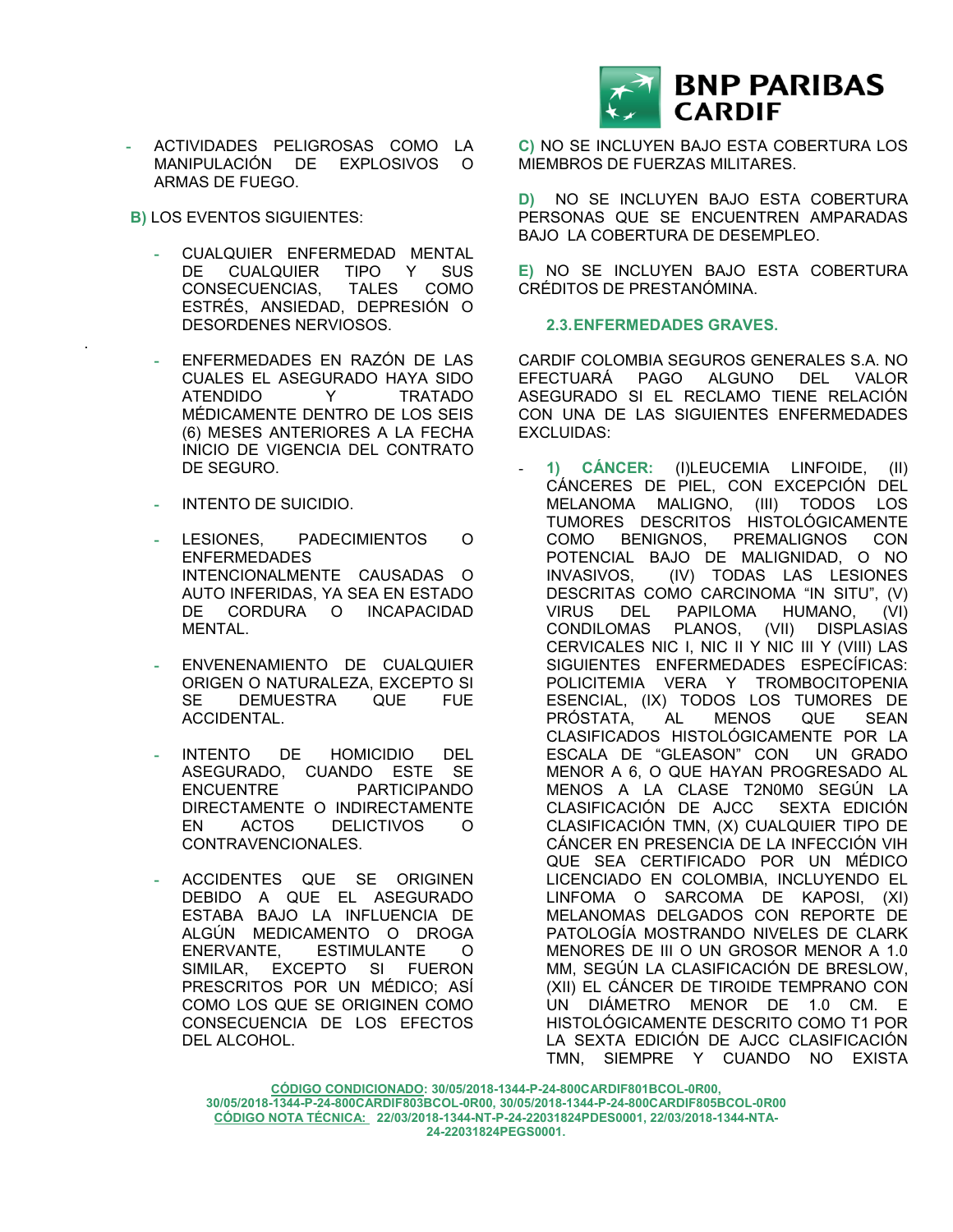METÁSTASIS Y (XIII) CÁNCER TEMPRANO LOCALIZADO EN LA VEJIGA QUE SEA HISTOLÓGICAMENTE DESCRITO POR LA SEXTA EDICIÓN DE AJCC CLASIFICACIÓN TMN COMO TAL O UNA CLASIFICACIÓN EQUIVALENTE SIEMPRE Y CUANDO NO EXISTA METÁSTASIS.

- TODO TIPO DE CÁNCER QUE SEA UNA RECURRENCIA O METÁSTASIS DE UN TUMOR PRESENTADO POR PRIMERA VEZ DENTRO DEL PERÍODO DE CARENCIA.

**2) INFARTO AL MIOCARDIO** SE ENCUENTRAN EXCLUIDAS DE COBERTURA: (I) LA INSUFICIENCIA CARDIACA, (II) DOLOR TORÁCICO NO CARDIACO, (III) ANGINA, (IV) ANGINA INESTABLE, (V) MIOCARDITIS, PERICARDITIS Y (VI) LESIÓN TRAUMÁTICA AL MIOCARDIO.

**3) CIRUGÍA DE BYPASS CORONARIO** SE ENCUENTRAN EXCLUIDOS DE LA COBERTURA LOS SIGUIENTES TRATAMIENTOS, CIRUGÍAS Y/O PROCEDIMIENTOS:

- LA ANGIOPLASTIA DE GLOBO Y OTRAS TÉCNICAS QUE NO REQUIEREN CIRUGÍA.
- LA ANGIOPLASTIA CORONARIA TRANSLUMINAL PERCUTÁNEA (ACTP), CATETERISMO CARDIACO, TRATAMIENTO CON RAYO LÁSER, CUCHILLA ROTABLE, EL STENTING Y OTRAS TÉCNICAS DE CATETERISMOS INTRA-ARTERIALES.
- ASÍ MISMO, ESTÁ EXCLUIDA LA CIRUGÍA DE DERIVACIÓN DE LAS ARTERIAS CORONARIAS POR LAPAROSCOPIA.
- **- 4) TRATÁNDOSE DE ENFERMEDAD CEREBRO-VASCULAR** SE ENCUENTRAN
- EXCLUIDAS DE COBERTURA: LOS SÍNTOMAS CEREBRALES DE (I) MIGRAÑA, (II) LESIÓN CEREBRAL CAUSADA POR UN TRAUMATISMO O HIPOXIA, (III) UNA ENFERMEDAD VASCULAR QUE AFECTE AL OJO O AL NERVIO ÓPTICO, (IV) LAS ALTERACIONES ISQUÉMICAS DEL SISTEMA VESTIBULAR, (V) LOS ACCIDENTES CEREBRO VASCULARES POST-TRAUMÁTICOS.
- **-** ATAQUES ISQUÉMICOS TRANSITORIOS  $(AIT)$ .
- **-** DAÑO CEREBRAL DEBIDO A UN TRAUMA O LESIÓN, INFECCIÓN, VASCULITIS, ENFERMEDAD INFLAMATORIA O MIGRAÑA.



- **-** TRASTORNOS DE LOS VASOS SANGUÍNEOS QUE AFECTEN LA VISTA, INCLUYENDO INFARTO DEL NERVIO ÓPTICO O RETINA.
- **-** TRASTORNOS ISQUÉMICOS DEL SISTEMA VESTIBULAR.
- **-** EMBOLIA CEREBRAL SILENTE ASINTOMÁTICA ENCONTRADA EN IMÁGENES.

**5) INSUFICIENCIA RENAL CRÓNICA:** LA INSUFICIENCIA RENAL AGUDA REVERSIBLE CON DIÁLISIS RENAL TEMPORARIA ASÍ COMO LA INSUFICIENCIA RENAL SINGULAR**.**

**6) TRATÁNDOSE DE ESCLEROSIS MÚLTIPLE**: SE EXCLUYEN OTRAS CAUSAS DE DAÑO NEUROLÓGICO COMO LUPUS ERITEMATOSO SISTÉMICO O INFECCIONES POR VIRUS DE INMUNODEFICIENCIA HUMANA.

# **7) TRASPLANTE DE ÓRGANOS:**

- LA COBERTURA SÓLO COMPRENDE EL TRASPLANTE DE TODO EL ÓRGANO DESCRITO EN EL PRESENTE AMPARO Y NO DE FRACCIONES O PARTES DE ÉSTE, POR LO QUE EN EL CASO DEL PÁNCREAS SE EXCLUYE EL TRASPLANTE DE ISLOTES DE LANGERHANS Y GLÓBULOS HEPÁTICOS O PULMONARES.
- TRASPLANTE AUTÓLOGO DE MEDULA.

### **OTRAS EXCLUSIONES APLICABLES A LA COBERTURA DE ENFERMEDADES GRAVES:**

- TENTATIVA DE SUICIDIO, LESIONES, PADECIMIENTOS O ENFERMEDADES INTENCIONALMENTE CAUSADAS O AUTO INFLIGIDAS, YA SEA EN ESTADO DE CORDURA O INCAPACIDAD MENTAL.
- INTOXICACIÓN O ENCONTRARSE EL ASEGURADO EN ESTADO DE EBRIEDAD, O BAJO LOS EFECTOS DE CUALQUIER NARCÓTICO A MENOS QUE HUBIESE SIDO ADMINISTRADO POR PRESCRIPCIÓN MÉDICA. ESTOS ESTADOS DEBERÁN SER CALIFICADOS POR LA AUTORIDAD COMPETENTE.
- LESIONES CORPORALES CAUSADAS POR EVENTOS EXTERNOS, BIEN SEAN ÉSTOS DE CARÁCTER VIOLENTO O ACCIDENTAL.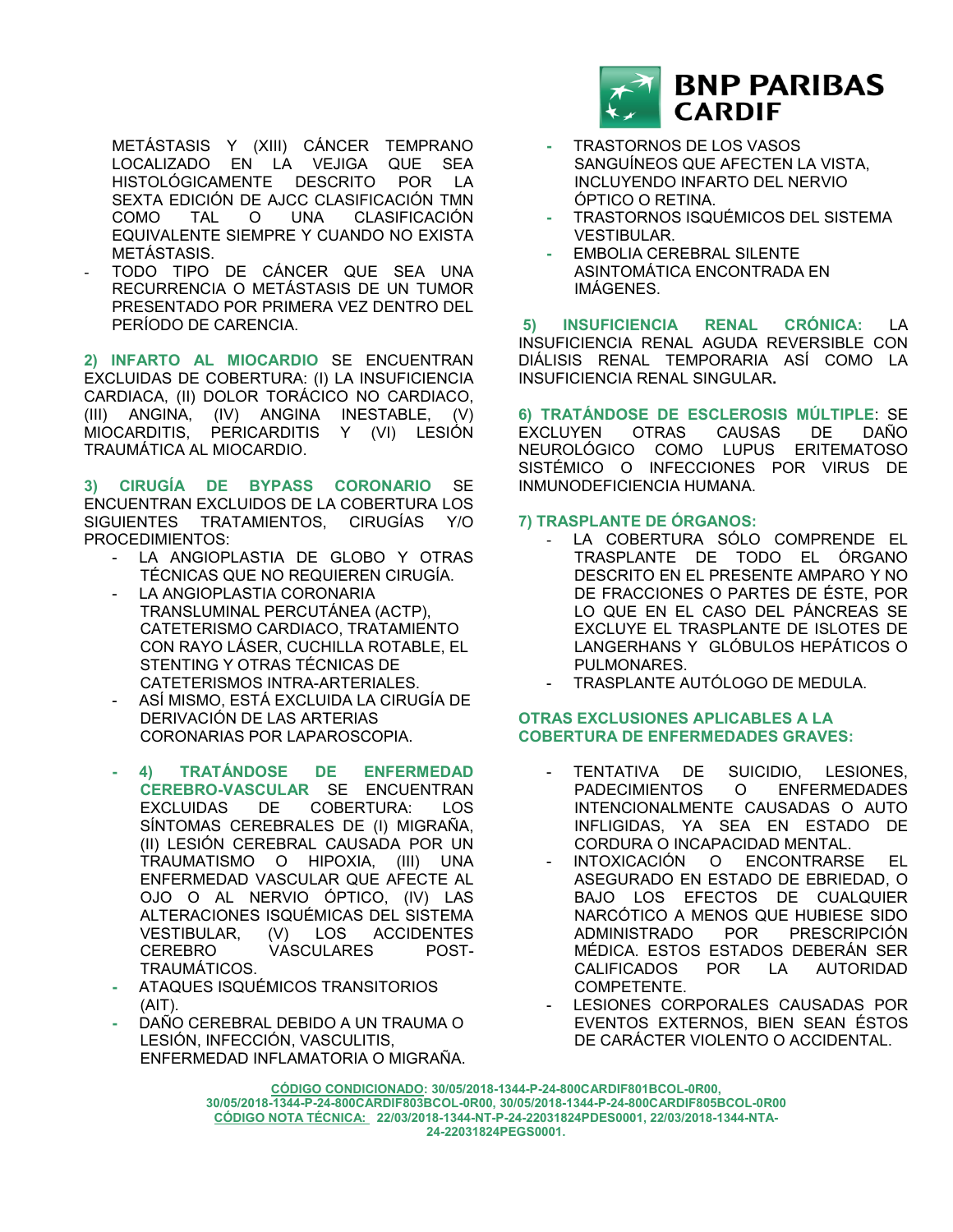

- PADECIMIENTOS CONGÉNITOS, ANOMALÍAS CONGÉNITAS COMO LOS ANEURISMAS, Y LOS TRASTORNOS QUE SOBREVENGAN POR TALES ANOMALÍAS O SE RELACIONEN CON ELLAS.
- TRATAMIENTOS MÉDICOS O QUIRÚRGICOS DISTINTOS DE LOS NECESARIOS A CONSECUENCIA DE LESIONES O ENFERMEDAD CUBIERTAS POR ESTA PÓLIZA.
- LOS TRATAMIENTOS ESTÉTICOS. PLÁSTICOS, DENTALES, ORTOPÉDICOS Y OTROS TRATAMIENTOS QUE SEAN PARA FINES DE EMBELLECIMIENTO O PARA CORREGIR MALFORMACIONES PRODUCIDAS POR ENFERMEDADES O ACCIDENTES ANTERIORES A LA FECHA DE ENTRADA EN VIGENCIA DE LA PRESENTE PÓLIZA.
- TRATAMIENTOS POR ADICCIÓN A DROGAS O ALCOHOLISMO.
- LESIÓN, ENFERMEDAD O TRATAMIENTO CAUSADO POR INGESTIÓN VOLUNTARIA DE SOMNÍFEROS, BARBITÚRICOS, DROGAS Y DEMÁS SUSTANCIAS DE EFECTOS ANÁLOGOS O SIMILARES.
- ACTIVIDADES PELIGROSAS COMO LA MANIPULACIÓN DE EXPLOSIVOS O ARMAS DE FUEGO.
- EN NINGÚN CASO LA COMPAÑÍA<br>ASEGURADORA PAGARÁ UNA ASEGURADORA PAGARÁ UNA ENFERMEDAD QUE SEA CONSECUENCIA, COMPLICACIÓN O SECUELA DE UNA ENFERMEDAD QUE HAYA SIDO CONOCIDA O DIAGNOSTICADA AL MOMENTO DE LA FECHA DE INICIO DE VIGENCIA O DE LA TOMA O DURANTE EL PERIODO DE CARENCIA DE LA PRESENTE PÓLIZA, INDEPENDIENTEMENTE DEL TIEMPO<br>TRANSCURRIDO DESDE SU PRIMER TRANSCURRIDO DESDE SU DIAGNÓSTICO.
- SE EXCLUYEN DIAGNÓSTICOS REPETIDOS DURANTE LA VIGENCIA DE LA PÓLIZA.
- **3. DEFINICIONES.**
- **3.1. ASEGURADO:** ES LA PERSONA NATURAL TITULAR DE UN CRÉDITO OTORGADO POR BANCOLOMBIA S.A.
- **3.2. BENEFICIARIO:** PARA TODOS LOS AMPAROS: BANCOLOMBIA S.A.
- **3.3.EDAD MÁXIMA DE INGRESO:** ES LA EDAD HASTA LA CUAL UNA PERSONA QUE CUMPLA CON LAS CONDICIONES PARA SER ASEGURADA PUEDE ADHERIRSE AL PRESENTE CONTRATO DE SEGURO.
- **3.4.EDAD MÁXIMA DE PERMANENCIA:** ES LA EDAD HASTA LA CUAL UNA PERSONA PUEDE PERMANECER ASEGURADA EN EL PRESENTE CONTRATO DE SEGURO. UNA VEZ CUMPLIDA LA EDAD MÁXIMA DE PERMANENCIA, EL CERTIFICADO INDIVIDUAL DE SEGURO SE DARÁ POR TERMINADO DE ACUERDO A LO INDICADO EN LA CONDICIÓN 8.
- **3.5.EDAD MÍNIMA DE INGRESO:** ES LA EDAD A PARTIR DE LA CUAL UNA PERSONA QUE CUMPLA CON LAS CONDICIONES PARA SER ASEGURADA PUEDE ADHERIRSE AL PRESENTE CONTRATO DE SEGURO.
- **3.6.EVENTO:** TODO HECHO CUYAS CONSECUENCIAS ESTÉN GARANTIZADAS POR ALGUNAS DE LAS COBERTURAS DEL OBJETO DEL SEGURO.
- **3.7.EXCLUSIONES:** SE REFIERE A TODOS AQUELLOS HECHOS, SITUACIONES O CONDICIONES NO CUBIERTOS POR EL CONTRATO DE SEGURO, Y QUE SE ENCUENTRAN EXPRESAMENTE INDICADOS EN LAS CONDICIONES DEL SEGURO.
- **3.8.PERIODO ACTIVO MÍNIMO:** CORRESPONDE AL PERÍODO MÍNIMO DE TIEMPO DURANTE EL CUAL EL ASEGURADO DEBE PERMANECER EMPLEADO A EFECTOS DE TENER LA POSIBILIDAD DE PRESENTAR UNA NUEVA RECLAMACIÓN QUE AFECTE LA COBERTURA DE DESEMPLEO INVOLUNTARIO.
- **3.9.PERÍODO DE CARENCIA:** CORRESPONDE AL PERÍODO MÍNIMO DE TIEMPO CONTADO DESDE EL INICIO DE VIGENCIA DE LA<br>COBERTURA, DURANTE EL CUAL EL COBERTURA, DURANTE EL CUAL EL ASEGURADO NO TIENE DERECHO ALGUNO A INDEMNIZACIÓN FRENTE A LA OCURRENCIA DE UN EVENTO. EL PERÍODO DE CARENCIA SERÁ EL INDICADO EXPRESAMENTE EN LA CARÁTULA DE LA PÓLIZA Y/O SUS CONDICIONES.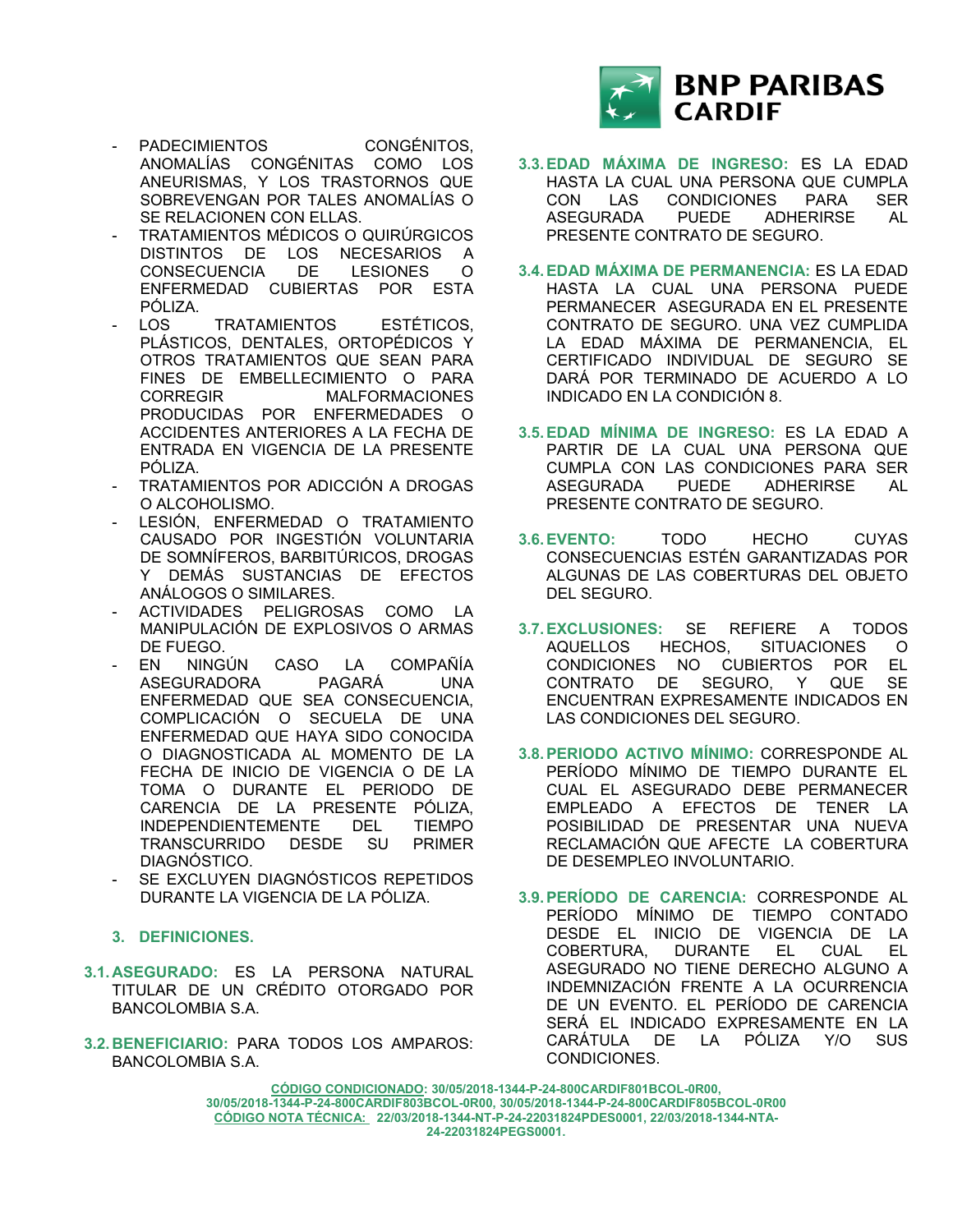- **3.10. PREEXISTENCIAS**. DIAGNÓSTICO DE UNA ENFERMEDAD CONOCIDA CON ANTERIORIDAD A LA FECHA DE INICIO DE VIGENCIA DE LA PÓLIZA.
- **3.11. TOMADOR:** EL ASEGURADO.
- **4. VIGENCIA Y RENOVACIÓN AUTOMÁTICA DE LOS CERTIFICADOS INDIVIDUALES.**

#### CRÉDITOS DE CONSUMO

SUSCRIPCIÓN DEL SEGURO EN OFICINAS Y/O SUCURSALES DE LA ENTIDAD FINANCIERA.

PARA CRÉDITOS RESPECTO DE LOS CUALES LOS CLIENTES ADQUIERAN EL SEGURO AL MOMENTO DEL DESEMBOLSO DEL CRÉDITO: REALIZADO EL DESEMBOLSO, LA FECHA DE INICIO DE VIGENCIA DE LA PÓLIZA COMENZARÁ UN MES ANTES DE LA FECHA DEL PAGO DE LA PRIMERA CUOTA DEL CRÉDITO, DEBIÉNDOSE EN TODO CASO APLICAR UN PERIODO DE CARENCIA (PERIODO DURANTE EL CUAL NO SE TIENE COBERTURA) DE 60 DÍAS. ESTA VIGENCIA SERÁ MENSUAL, CON RENOVACIÓN AUTOMÁTICA POR UN TÉRMINO IGUAL AL INICIALMENTE PACTADO, EN VIRTUD DE LA AUTORIZACIÓN QUE OTORGUE PARA EL EFECTO EL ASEGURADO, HASTA EL VENCIMIENTO DE LA ÚLTIMA CUOTA DEL CRÉDITO ORIGINALMENTE PACTADA Y HASTA CUANDO ÉSTE CUMPLA LA EDAD MÁXIMA DE PERMANENCIA, SALVO QUE EL ASEGURADO EXPRESE SU VOLUNTAD DE NO RENOVARLO, DÁNDOLO POR TERMINADO.

# LIBRANZA

#### SUSCRIPCIÓN DEL SEGURO EN OFICINAS Y/O SUCURSALES DE LA ENTIDAD FINANCIERA.

LA FECHA DE INICIO DE VIGENCIA DE LA PÓLIZA COMENZARÁ UN MES ANTES DE LA FECHA DE PAGO DE LA PRIMERA CUOTA DEL CRÉDITO, SEGÚN LO ACORDADO ENTRE BANCOLOMBIA Y LA EMPRESA QUE SUSCRIBE EL CONVENIO DELIBRANZA, DEBIÉNDOSE EN TODO CASO APLICAR UN PERIODO DE CARENCIA (PERIODO DURANTE EL CUAL NO SE TIENE COBERTURA) DE



60 DÍAS. ESTA VIGENCIA SERÁ MENSUAL, CON RENOVACIÓN AUTOMÁTICA POR UN TÉRMINO IGUAL DE UN MES, EN VIRTUD DE LA AUTORIZACIÓN QUE OTORGUE PARA EL EFECTO EL ASEGURADO, HASTA EL VENCIMIENTO DE LA ÚLTIMA CUOTA DEL CRÉDITO ORIGINALMENTE PACTADA Y HASTA CUANDO ÉSTE CUMPLA LA EDAD MÁXIMA DE PERMANENCIA, SALVO QUE EL ASEGURADO EXPRESE SU VOLUNTAD DE NO RENOVARLO, DÁNDOLO POR TERMINADO.

#### CRÉDITOS HIPOTECARIOS:

SUSCRIPCIÓN DEL SEGURO EN OFICINAS Y/O SUCURSALES DE LA ENTIDAD FINANCIERA.

PARA CRÉDITOS RESPECTO DE LOS CUALES LOS CLIENTES ADQUIERAN EL SEGURO AL MOMENTO DEL DESEMBOLSO DEL CRÉDITO HIPOTECARIO:

LA COBERTURA ENTRARÁ EN VIGENCIA A PARTIR DE LA FECHA DE DESEMBOLSO DEL CRÉDITO, DEBIÉNDOSE EN TODO CASO APLICAR UN PERIODO DE CARENCIA (PERIODO DURANTE EL CUAL NO SE TIENE COBERTURA) DE 60 DÍAS. ESTA VIGENCIA SERÁ MENSUAL, CON RENOVACIÓN AUTOMÁTICA POR UN TÉRMINO IGUAL AL INICIALMENTE PACTADO, EN VIRTUD DE LA AUTORIZACIÓN QUE OTORGUE PARA EL EFECTO EL ASEGURADO, HASTA EL VENCIMIENTO DE LA ÚLTIMA CUOTA DEL CRÉDITO ORIGINALMENTE PACTADA Y HASTA CUANDO ÉSTE CUMPLA LA EDAD MÁXIMA DE PERMANENCIA, SALVO QUE EL ASEGURADO EXPRESE SU VOLUNTAD DE NO RENOVARLO, DÁNDOLO POR TERMINADO.

PARA CRÉDITOS RESPECTO DE LOS CUALES LOS CLIENTES ADQUIERAN EL SEGURO EN FECHA POSTERIOR AL MOMENTO DEL DESEMBOLSO DEL CRÉDITO HIPOTECARIO:

LA COBERTURA ENTRARÁ EN VIGENCIA EN EL MOMENTO EN QUE EL ASEGURADO MANIFIESTE SU CONSENTIMIENTO PARA LA ADQUISICIÓN DEL PRODUCTO DE SEGURO Y AL MOMENTO DE INSCRIPCIÓN DEL DÉBITO AUTOMATICO, SIN PERJUICIO DEL PERÍODO DE CARENCIA. ESTA VIGENCIA SERÁ MENSUAL, CON RENOVACIÓN AUTOMÁTICA POR UN TÉRMINO IGUAL AL INICIALMENTE PACTADO, EN VIRTUD DE LA AUTORIZACIÓN QUE OTORGUE PARA EL EFECTO EL ASEGURADO, HASTA EL VENCIMIENTO DE LA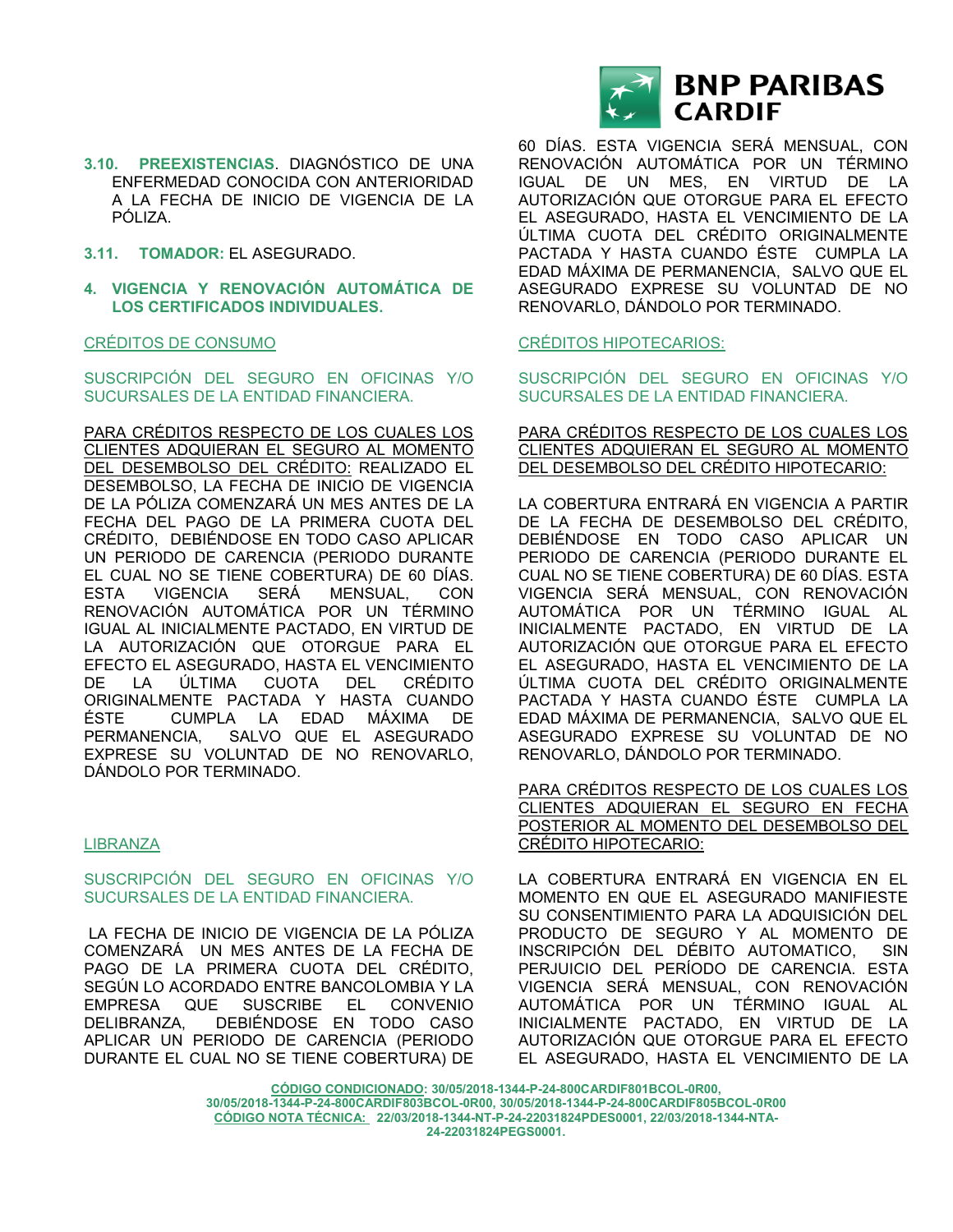ÚLTIMA CUOTA DEL CRÉDITO ORIGINALMENTE PACTADA Y HASTA CUANDO ÉSTE CUMPLA LA EDAD MÁXIMA DE PERMANENCIA, SALVO QUE EL ASEGURADO EXPRESE SU VOLUNTAD DE NO RENOVARLO, DÁNDOLO POR TERMINADO.

### SUSCRIPCIÓN DEL SEGURO A TRAVÉS DE LLAMADAS TELÉFONICAS:

LA COBERTURA DEL SEGURO ENTRARÁ EN VIGENCIA A PARTIR DE LA FECHA EN LA CUAL EL ASEGURADO OTORGUE SU CONSENTIMIENTO PARA LA ADHESIÓN AL PRESENTE CONTRATO CELEBRADO ENTRE EL TOMADOR Y CARDIF COLOMBIA SEGUROS GENERALES S.A.

LA VIGENCIA DEL SEGURO SERÁ MENSUAL, CON RENOVACIÓN AUTOMÁTICA POR UN TÉRMINO IGUAL AL INICIALMENTE PACTADO Y ESTARÁ VIGENTE HASTA EL VENCIMIENTO DE LA ÚLTIMA CUOTA DEL CRÉDITO ORIGINALMENTE PACTADA Y/O HASTA CUANDO ÉSTE CUMPLA LA EDAD MÁXIMA DE PERMANENCIA, SALVO QUE EL ASEGURADO EXPRESE SU VOLUNTAD DE NO RENOVARLO, DÁNDOLO POR TERMINADO.

#### **NOTA:**

- LAS PERSONAS QUE CUENTEN CON SUS CARTERAS DE CRÉDITO CASTIGADAS, NO PODRÁN AFECTAR NINGUNA DE LAS COBERTURAS SEÑALADAS EN LA PRESENTE PÓLIZA. ESTA CONDICIÓN APLICA PARA TODAS LAS LÍNEAS DE CRÉDITO AQUÍ MENCIONADAS.
- **-** LA INDEMNIZACIÓN SE RECONOCERÁ DE LA SIGUIENTE MANERA: (I) CUANDO HAYA DEUDA, LA INDEMNIZACIÓN SE PAGARÁ DIRECTAMENTE AL CRÉDITO. SÍ EXISTE ALGÚN EXCEDENTE, ESTE SE RECONOCE A FAVOR DEL ASEGURADO. EN ESTE CASO, EL VALOR DE LA CUOTA DE LA INDEMNIZACIÓN CORRESPONDERÁ AL VALOR DE LA CUOTA DEL CRÉDITO, AL MOMENTO DEL SINIESTRO, SIN SOBREPASAR LOS VALORES ASEGURADOS INDICADOS EN LA SOLICITUD DE SEGURO O (II) CUANDO NO HAY DEUDA, LA INDEMNIZACIÓN SE LE PAGA DIRECTAMENTE AL ASEGURADO. SIN EMBARGO EN ESTE CASO EL VALOR DE LA CUOTA DE LA INDEMNIZACIÓN CORRESPONDERÁ AL VALOR DE LA



ÚLTIMA CUOTA DEL CRÉDITO PAGADA POR EL ASEGURADO.

# **5. FORMA DE PAGO DE LA PRIMA.**

### PARA CRÉDITOS DE CONSUMO Y LIBRANZA:

LA PRIMA SERÁ MENSUAL Y SERÁ EL RESULTADO DE MULTIPLICAR EL MONTO INICIAL DEL CRÉDITO POR LA TASA DEL SEGURO MÁS IVA. LA TASA, EN TODO CASO, ESTARÁ CONSIGNADA EN LA CARÁTULA DE LA PÓLIZA DE SEGURO SUSCRITA ENTRE CARDIF COLOMBIA SEGUROS GENERALES S.A. Y EL TOMADOR Y EL CERTIFICADO INDIVIDUAL DEL SEGURO QUE LE SEA ENTREGADO AL ASEGURADO.

EL PAGO DE LA PRIMA SERÁ ASUMIDO POR EL ASEGURADO, Y EL VALOR DE ÉSTA SERÁ CARGADO AL CRÉDITO OTORGADO POR BANCOLOMBIA S.A. AL ASEGURADO. EL ASEGURADO TENDRÁ UN PERIODO DE NOVENTA (90) DÍAS CORRIENTES PARA EFECTUAR EL PAGO DE LA PRIMA, CONTADOS A PARTIR DEL MOMENTO EN QUE SE INICIE LA VIGENCIA DE LA PÓLIZA. PARA LOS CASOS DE PRIMA MENSUAL LA OBLIGACIÓN DE ASUMIR EL PAGO DE LA PRIMA SE CONTABILIZARÁ A PARTIR DEL INICIO DE VIGENCIA DEL SEGURO, Y ASÍ SUCESIVAMENTE DE MANERA MENSUAL.

# PARA CRÉDITOS HIPOTECARIOS:

LA PRIMA SERÁ MENSUAL Y SERÁ EL RESULTADO DE MULTIPLICAR EL VALOR DE LA CUOTA MENSUAL DEL CRÉDITO POR LA TASA DEL SEGURO MÁS IVA. LA TASA, EN TODO CASO, ESTARÁ CONSIGNADA EN LA CARÁTULA DE LA PÓLIZA DE SEGURO SUSCRITA ENTRE CARDIF COLOMBIA SEGUROS S.A. Y EL TOMADOR Y EL CERTIFICADO INDIVIDUAL DEL SEGURO QUE LE SEA ENTREGADO AL ASEGURADO.

EL PAGO DE LA PRIMA SERÁ ASUMIDO POR EL ASEGURADO, Y EL VALOR DE ÉSTA SERÁ CARGADO A LA TARJETA DÉBITO O CUENTA DE AHORROS O CORRIENTE DE LA QUE SEA TITULAR EL ASEGURADO. EL ASEGURADO TENDRÁ UN PERIODO DE SESENTA (60) DÍAS CORRIENTES PARA EFECTUAR EL PAGO DE LA PRIMA, CONTADOS A PARTIR DEL MOMENTO DEL DESEMBOLSO. PARA LOS CASOS DE PRIMA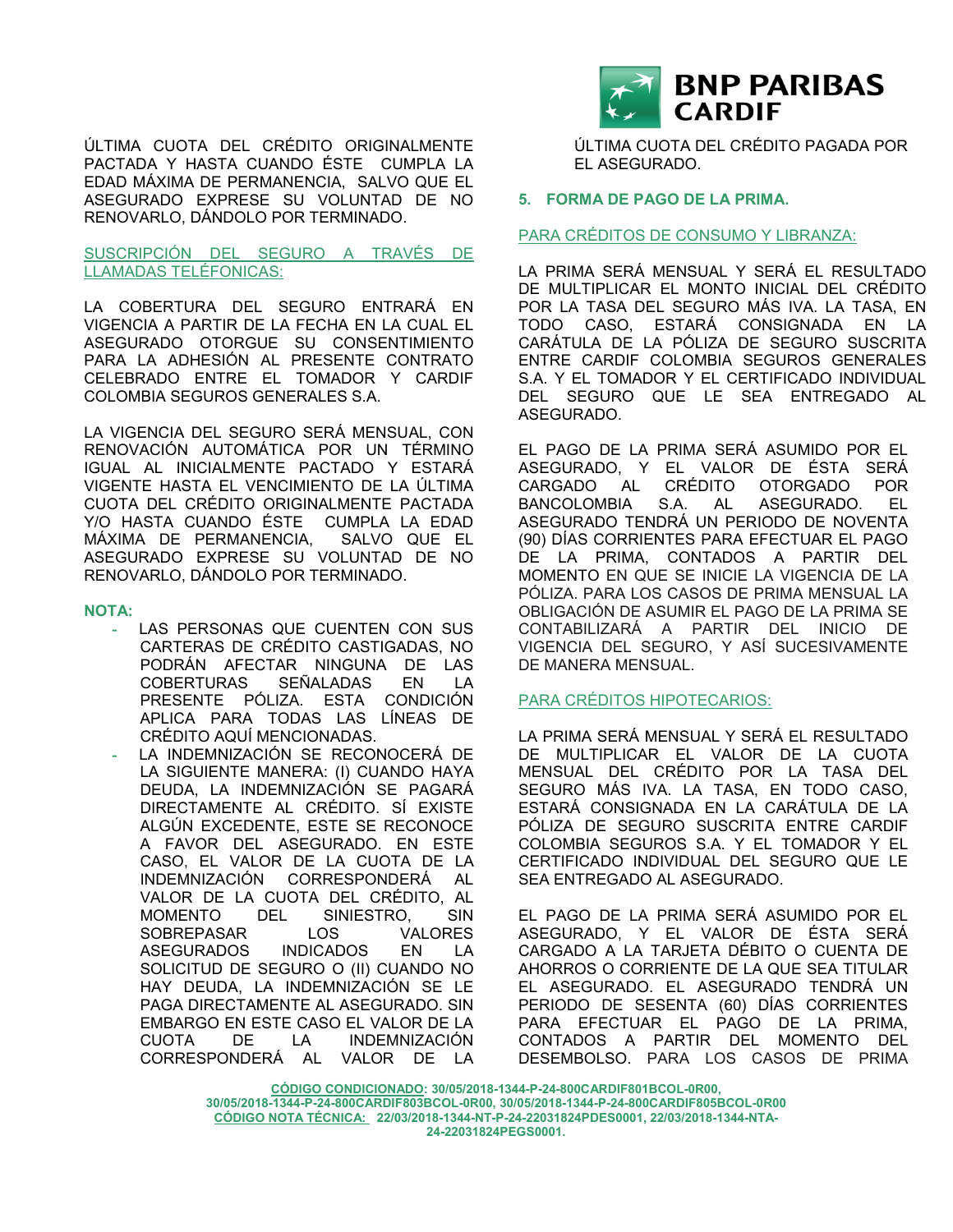MENSUAL LA OBLIGACIÓN DE ASUMIR EL PAGO DE LA PRIMA SE CONTABILIZARÁ A PARTIR DEL INICIO DE VIGENCIA DEL SEGURO, Y ASÍ SUCESIVAMENTE DE MANERA MENSUAL.

# **6. MORA.**

LA MORA EN EL PAGO DE LA PRIMA DE LA PÓLIZA O DE LOS CERTIFICADOS O ANEXOS QUE SE EXPIDAN CON FUNDAMENTO A ELLA, PRODUCIRÁ LA TERMINACIÓN AUTOMÁTICA DEL CONTRATO DE SEGURO Y DARÁ DERECHO A CARDIF COLOMBIA SEGUROS GENERALES S.A. PARA EXIGIR EL PAGO DE PRIMA DEVENGADA Y DE LOS GASTOS CAUSADOS CON OCASIÓN DE LA EXPEDICIÓN DEL CONTRATO DE SEGURO.

### **NOTA:**

 $\overline{a}$ 

- LOS SINIESTROS QUE SE PRESENTEN ESTANDO EL ASEGURADO EN MORA, NO SERÁN OBJETO DE INDEMNIZACIÓN.
- **-** EL TRATAMIENTO DE LAS PRÓRROGAS DEL CRÉDITO DE LIBRANZA QUE SUPEREN LOS 60 DÍAS (ACUMULADOS Y/O CONSECUTIVOS) SERÁ IGUAL AL DE LA MORA DEFINIDA EN EL PRESENTE NUMERAL.

**7. EDADES DE INGRESO Y PERMANENCIA.**

PARA TODOS LOS AMPAROS:

- **EDAD MÍNIMA DE INGRESO:** 18 AÑOS.
- **EDAD MÁXIMA DE INGRESO:** 63 AÑOS + 364 DÍAS.
- **EDAD MÁXIMA DE PERMANENCIA**: 64 AÑOS+ 364 DÍAS + DURACIÓN DEL CRÉDITO (**LIBRANZA**: MÁXIMO 72 MESES; **HIPOTECARIO:** 240 MESES; **CONSUMO:** 60  $MESES$ <sup>1</sup>.

# **8. PERÍODO DE CARENCIA.**

| PARA             | LAS | <b>COBERTURAS</b>              | DE           |
|------------------|-----|--------------------------------|--------------|
| <b>DESEMPLEO</b> |     | <b>INVOLUNTARIO</b>            | <sup>o</sup> |
|                  |     | INCAPACIDAD TOTAL TEMPORAL: SE |              |

<sup>1</sup> *La duración de los seguros asociados a los créditos de consumo, libranza e hipotecarios estarán sujetos a las políticas de permanencia que establezca el banco relacionadas con la duración de estos créditos.*



ESTABLECE UN PERÍODO DE CARENCIA DE 60 DÍAS.

- PARA LA COBERTURA DE **ENFERMEDADES GRAVES:** SE ESTABLECE UN PERÍODO DE CARENCIA DE 90 DÍAS.
- **9. PERÍODO ACTIVO MÍNIMO DESPUÉS DE UN SINIESTRO.**

CORRESPONDE AL PERÍODO MÍNIMO DE TIEMPO DURANTE EL CUAL EL ASEGURADO DEBE PERMANECER EMPLEADO CON EL MISMO EMPLEADOR A EFECTOS DE TENER LA POSIBILIDAD DE PRESENTAR UNA NUEVA RECLAMACIÓN QUE AFECTE PARA EL AMPARO DE DESEMPLEO INVOLUNTARIO.

- **-** PARA EL AMPARO DE DESEMPLEO INVOLUNTARIO SE ESTABLECE UN PERÍODO ACTIVO MÍNIMO DESPUÉS DE UN SINIESTRO DE 6 MESES.
- **-** PARA LOS AMPAROS DE INCAPACIDAD TOTAL TEMPORAL Y ENFERMEDADES GRAVES NO SE APLICA PERÍODO ACTIVO MÍNIMO DESPUÉS DE UN SINIESTRO.

# **10. RECAÍDA.**

PARA EL AMPARO DE INCAPACIDAD TOTAL TEMPORAL; SI UN ASEGURADO PRESENTA UNA NUEVA INCAPACIDAD DE MÁS DE 15 DÍAS DENTRO DE LOS 60 DÍAS SIGUIENTES A LA PRIMERA INCAPACIDAD REPORTADA, ÉSTA SE TOMARÁ COMO PARTE DEL PRIMER EVENTO Y EN CONSECUENCIA, SE ACUMULARÁN LOS PAGOS GENERADOS ANTES DE LA RECAÍDA Y LOS QUE SURJAN COMO CONSECUENCIA DE LA MISMA.

SI LA NUEVA INCAPACIDAD SUCEDE DESPUÉS DE TRANSCURRIDOS 60 DÍAS DESDE LA PRIMERA INCAPACIDAD TOTAL TEMPORAL REPORTADA, SE CONSTITUIRÁ COMO UN NUEVO EVENTO Y TENDRÁ DERECHO A RECIBIR HASTA 6 PAGOS DE CONFORMIDAD CON EL PLAN CONTRATADO.

#### **11. NÚMERO DE EVENTOS A INDEMNIZAR.**

**PARA LA COBERTURA DE DESEMPLEO INVOLUNTARIO:** SE INDEMNIZARÁ UN NÚMERO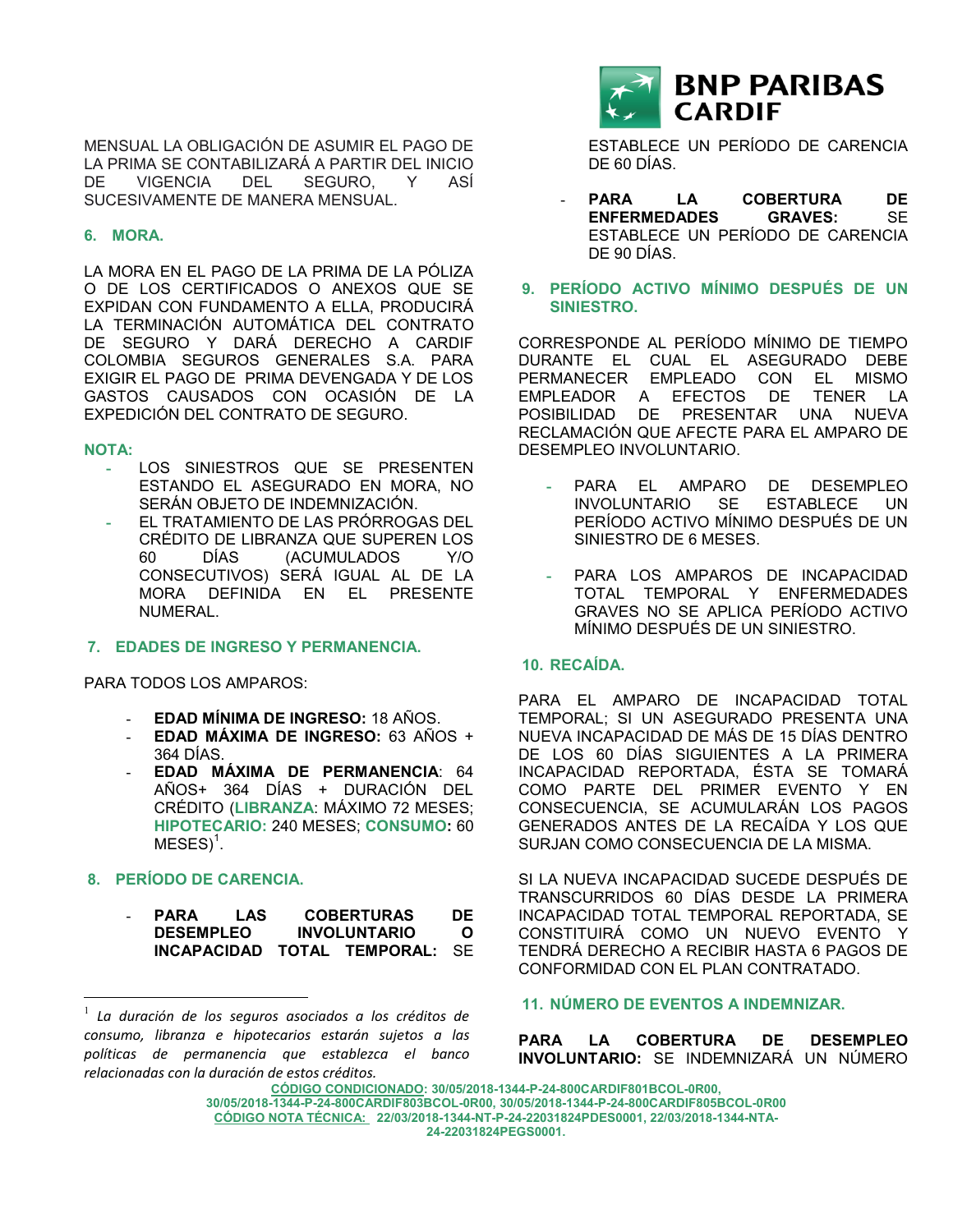ILIMITADO DE EVENTOS DURANTE LA VIGENCIA DEL CRÉDITO, DE CONFORMIDAD CON EL LÍMITE DE LA COBERTURA, SIN PERJUICIO DE LO CONTENIDO EN EL NUMERAL 11 PERÍODO ACTIVO MÍNIMO DESPUÉS DE UN SINIESTRO.

**PARA LA COBERTURA DE INCAPACIDAD TOTAL TEMPORAL:** SE INDEMNIZARÁ UN NÚMERO ILIMITADO DE EVENTOS DURANTE LA VIGENCIA DEL CRÉDITO, DE CONFORMIDAD CON LA TABLA DE DÍAS DE INCAPACIDAD ESPECIFICADA EN EL NUMERAL 1.2. DE LAS PRESENTES CONDICIONES.

**PARA LA COBERTURA DE ENFERMEDADES GRAVES:** CARDIF COLOMBIA SEGUROS GENERALES S.A. CUBRIRÁ EL DIAGNÓSTICO DE MÁS DE UN EVENTO POR CADA ENFERMEDAD GRAVE AQUÍ CUBIERTA, SIEMPRE Y CUANDO EL NUEVO EVENTO DE UNA ENFERMEDAD YA DIAGNOSTICADA O INDEMNIZADA SEA INDEPENDIENTE DEL PRIMER EVENTO INDEMNIZADO. CUALQUIER ENFERMEDAD GRAVE AQUÍ CUBIERTA QUE SEA CONSECUENCIA DE UN EVENTO YA INDEMNIZADO O PREEXISTENTE AL MOMENTO DE INICIO DE LA VIGENCIA DE LA COBERTURA NO SERÁ CUBIERTO POR EL PRESENTE CONTRATO DE SEGURO.

#### **12. TERMINACIÓN.**

EL CONTRATO DE SEGURO, CONSIGNADO EN LA PRESENTE PÓLIZA, SE DARÁ POR TERMINADO POR LAS SIGUIENTES CAUSAS:

- **1.** MORA EN EL PAGO DE LA PRIMA.
- **2.** CUANDO EL ASEGURADO CUMPLA LA EDAD MÁXIMA DE PERMANENCIA EN LA PÓLIZA.
- **3.** REVOCACIÓN UNILATERAL, MEDIANTE NOTICIA ESCRITA, DE PARTE DEL TOMADOR DE LA PRESENTE PÓLIZA DE SEGURO.
- **4.** PARA EL CASO DE CRÉDITOS, CUANDO EL ASEGURADO PAGUE LA TOTALIDAD DE SUS OBLIGACIONES FINANCIERAS CON BANCOLOMBIA S.A.

# **13. REVOCACIÓN UNILATERAL.**

EN CASO DE QUE EL ASEGURADO, AL AMPARO DE LO CONSAGRADO EN EL ARTÍCULO 1071 DEL CÓDIGO DE COMERCIO, PROCEDA A SOLICITAR ANTE CARDIF COLOMBIA SEGUROS GENERALES



S.A., LA REVOCACIÓN UNILATERAL DEL CONTRATO DE SEGURO, LA DEVOLUCIÓN DE PRIMA NO DEVENGADA A SER RECONOCIDA A FAVOR DEL ASEGURADO, SE EFECTUARÁ CONFORME LA SIGUIENTE METODOLOGÍA:

| <b>RANGOS DE TIEMPO</b>                                                                                                                           | PORCENTAJE DE LA PRIMA A<br><b>DEVOLVER</b>                                |
|---------------------------------------------------------------------------------------------------------------------------------------------------|----------------------------------------------------------------------------|
| DESDE EL MOMENTO DE LA<br>ADQUISICIÓN DEL SEGURO Y HASTA<br>DENTRO DE LOS SESENTA (60) DÍAS<br>SIGUIENTES A LA ADQUISICIÓN DEL<br><b>MISMO</b>    | 100% DEL VALOR DE LA PRIMA DE<br><b>SEGURO PAGADA POR EL</b><br>ASEGURADO. |
| UNA VEZ TRANSCURRIDOS LOS<br>SESENTA (60) DÍAS SIGUIENTES A LA<br>ADQUISICIÓN DEL SEGURO Y HASTA<br>LA FINALIZACIÓN DE LA VIGENCIA<br>DEL SEGURO. | 5% DEL VALOR DE LA PRIMA DE<br>SEGURO PAGADA POR EL<br>ASEGURADO (*).      |

(\*) LOS PORCENTAJES DE PRIMA A SER DEVUELTOS CORRESPONDEN A LOS CONSAGRADOS RESPECTIVAMENTE, CONSIDERANDO QUE DEL 100% DEL VALOR DE LA PRIMA DE SEGURO PAGADA POR EL ASEGURADO, AL MOMENTO DE LA DEVOLUCIÓN, SE PROCEDERÁ A DEDUCIR LOS GASTOS DE ADMINISTRACIÓN Y ADQUISICIÓN ASOCIADOS AL SEGURO RESPECTIVO.

ASÍ MISMO, EL CONTRATO DE SEGURO PODRÁ SER REVOCADO POR EL ASEGURADOR, MEDIANTE NOTICIA ESCRITA AL ASEGURADO, ENVIADA A SU ÚLTIMA DIRECCIÓN CONOCIDA, CON NO MENOS DE DIEZ DÍAS DE ANTELACIÓN, CONTADOS A PARTIR DE LA FECHA DEL ENVÍO.

# **14. CONDICIONES DE INDEMNIZACIÓN.**

**- PARA TODOS LOS AMPAROS:** EL VALOR DE LA INDEMNIZACIÓN A PAGAR CORRESPONDERÁ AL 100% DEL VALOR ASEGURADO, EL CUAL SERÁ RECONOCIDO A FAVOR DE BANCOLOMBIA S.A.

**- PARA LOS CRÉDITOS DE LIBRANZA** EL NÚMERO DE CUOTAS A SER RECONOCIDAS POR CONCEPTO DE INDEMNIZACIÓN, CONFORME LOS VALORES ASEGURADOS SERÁN PAGADAS EN UN ÚNICO PAGO A FAVOR DEL CRÉDITO DEL ASEGURADO OTORGADO POR BANCOLOMBIA S.A.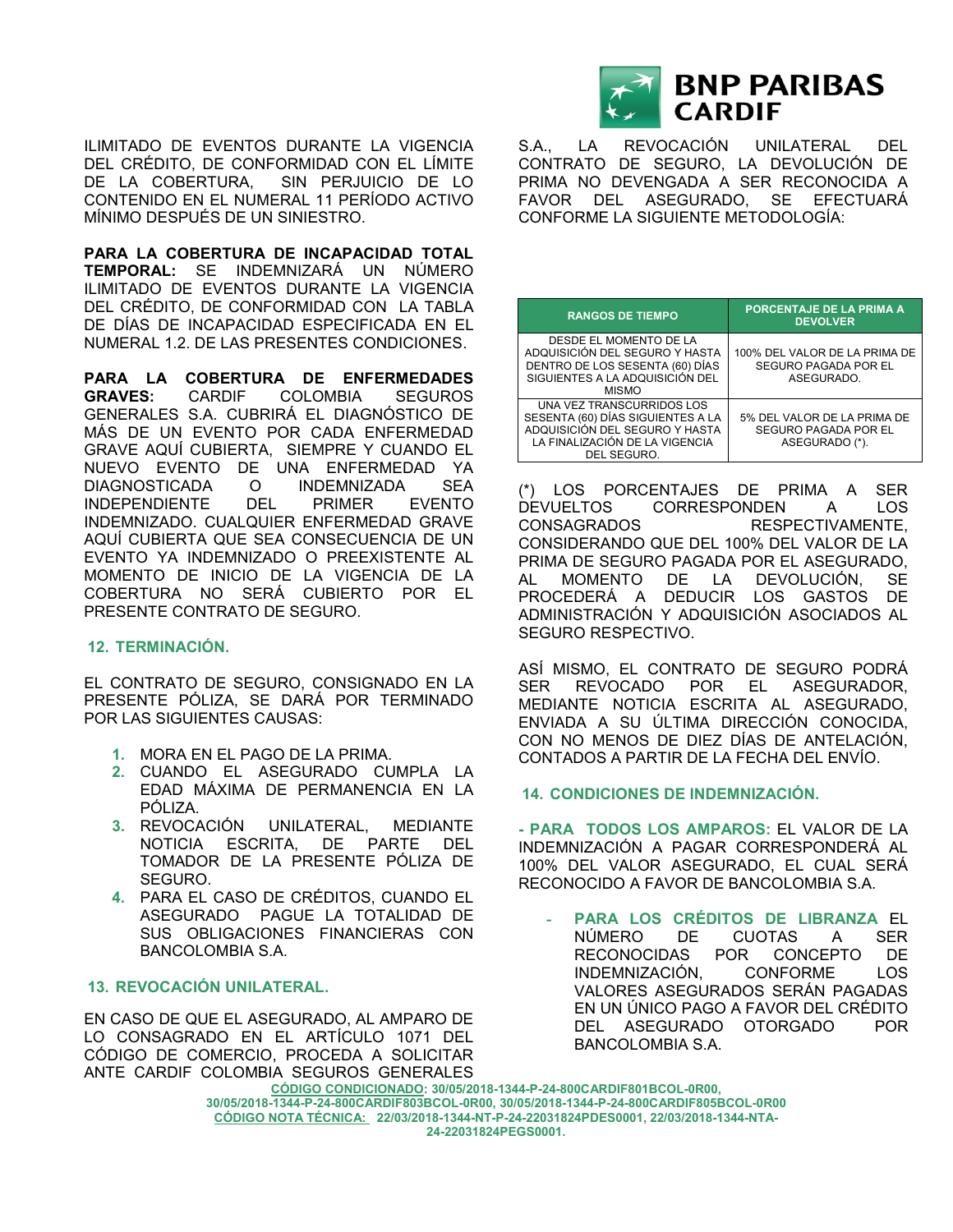#### **15. DOCUMENTOS PARA LA RECLAMACIÓN.**

### **15.1. PARA EL AMPARO DE DESEMPLEO INVOLUNTARIO.**

AL AMPARO DE LO CONSAGRADO EN EL ARTÍCULO 1077 DEL CÓDIGO DE COMERCIO, AL ASEGURADO LE CORRESPONDERÁ DEMOSTRAR LA OCURRENCIA Y CUANTÍA DEL SINIESTRO. NO OBSTANTE LO ANTERIOR, SE SUGIERE QUE EN CASO DE PRESENTARSE UN SINIESTRO POR DESEMPLEO INVOLUNTARIO, EL ASEGURADO ALLEGUE LOS SIGUIENTES DOCUMENTOS SIN QUE SE CONSTITUYAN COMO LOS ÚNICOS MEDIOS DE PRUEBA PARA COMPROBAR LA OCURRENCIA Y CUANTÍA DEL SINIESTRO:

- **-** FORMULARIO DE DECLARACIÓN DE SINIESTRO DEBIDAMENTE DILIGENCIADO Y FIRMADO POR EL ASEGURADO.
- **-** FOTOCOPIA AMPLIADA AL 150% DEL DOCUMENTO DE IDENTIDAD DEL ASEGURADO.
- **-** ORIGINAL O COPIA DEL DOCUMENTO EN EL CUAL SE REFLEJE EL VALOR ADEUDADO POR EL ASEGURADO AL MOMENTO DEL SINIESTRO Y EL VALOR DE LAS CUOTAS A PAGAR.
- **-** ORIGINAL O COPIA DEL DOCUMENTO EN EL QUE CONSTE LA TERMINACIÓN DE LA RELACIÓN LABORAL, EN EL CUAL SE ESPECIFIQUE EL TIPO DE CONTRATO LABORAL Y LA CAUSA DE TERMINACIÓN DEL MISMO O CARTA DE DESPIDO DETALLANDO DICHA INFORMACIÓN.
- **-** ORIGINAL O COPIA DEL DOCUMENTO EN EL QUE CONSTE LA LIQUIDACIÓN DE SALARIOS Y PRESTACIONES SOCIALES.

# **15.2. PARA EL AMPARO DE INCAPACIDAD TOTAL TEMPORAL:**

AL AMPARO DE LO CONSAGRADO EN EL ARTÍCULO 1077 DEL CÓDIGO DE COMERCIO, AL ASEGURADO LE CORRESPONDERÁ DEMOSTRAR LA OCURRENCIA Y CUANTÍA DEL SINIESTRO. NO OBSTANTE LO ANTERIOR, SE SUGIERE QUE EN CASO DE PRESENTARSE UN SINIESTRO POR INCAPACIDAD TOTAL TEMPORAL, EL ASEGURADO ALLEGUE LOS SIGUIENTES DOCUMENTOS SIN QUE SE CONSTITUYAN COMO LOS ÚNICOS



MEDIOS DE PRUEBA PARA COMPROBAR LA OCURRENCIA Y CUANTÍA DEL SINIESTRO:

- **-** FORMULARIO DE DECLARACIÓN DE SINIESTRO DEBIDAMENTE DILIGENCIADO Y FIRMADO POR EL ASEGURADO.
- **-** FOTOCOPIA AMPLIADA AL 150% DEL DOCUMENTO DE IDENTIDAD DEL ASEGURADO.
- **-** ORIGINAL O COPIA DEL DOCUMENTO EN EL CUAL SE REFLEJE EL VALOR ADEUDADO POR EL ASEGURADO AL MOMENTO DEL SINIESTRO Y EL VALOR DE LAS CUOTAS A PAGAR (PLAN DE PAGOS)
- **-** CERTIFICADOS Y EXÁMENES MÉDICOS, EN ORIGINAL O COPIA, QUE ACREDITEN LA INCAPACIDAD TOTAL TEMPORAL POR MÁS DE 15 DÍAS CORRIENTES, EXPEDIDOS POR EL MÉDICO AFILIADO A LA EPS O ARL, MÉDICO ESPECIALISTA EN MEDICINA OCUPACIONAL O MÉDICO AFILIADO A LA MEDICINA PREPAGADA DEL ASEGURADO.
- **-** CERTIFICADO DEL ÚLTIMO PAGO DE APORTES AL SISTEMA DE SEGURIDAD SOCIAL.

# AMPLIACIÓN DE LA INCAPACIDAD TOTAL **TEMPORAL**

**-** EN CASO DE AMPLIACIÓN O EXTENSIÓN DEL ESTADO DE INCAPACIDAD TOTAL TEMPORAL, DEBERÁ PRESENTAR CERTIFICADOS Y EXÁMENES MÉDICOS, EN ORIGINAL O COPIA, QUE ACREDITEN CONTINUIDAD DE LA INCAPACIDAD TOTAL TEMPORAL, EXPEDIDOS POR EL MÉDICO AFILIADO A LA EPS O ARL O MÉDICO ESPECIALISTA EN MEDICINA OCUPACIONAL O MÉDICO AFILIADO A LA MEDICINA PREPAGADA DEL ASEGURADO.

# **15.3 PARA EL AMPARO DE ENFERMEDADES GRAVES.**

AL AMPARO DE LO CONSAGRADO EN EL ARTÍCULO 1077 DEL CÓDIGO DE COMERCIO, AL ASEGURADO LE CORRESPONDERÁ DEMOSTRAR LA OCURRENCIA Y CUANTÍA DEL SINIESTRO. NO OBSTANTE LO ANTERIOR, SE SUGIERE QUE EN CASO DE PRESENTARSE UN SINIESTRO POR ENFERMEDADES GRAVES, EL ASEGURADO ALLEGUE LOS SIGUIENTES DOCUMENTOS SIN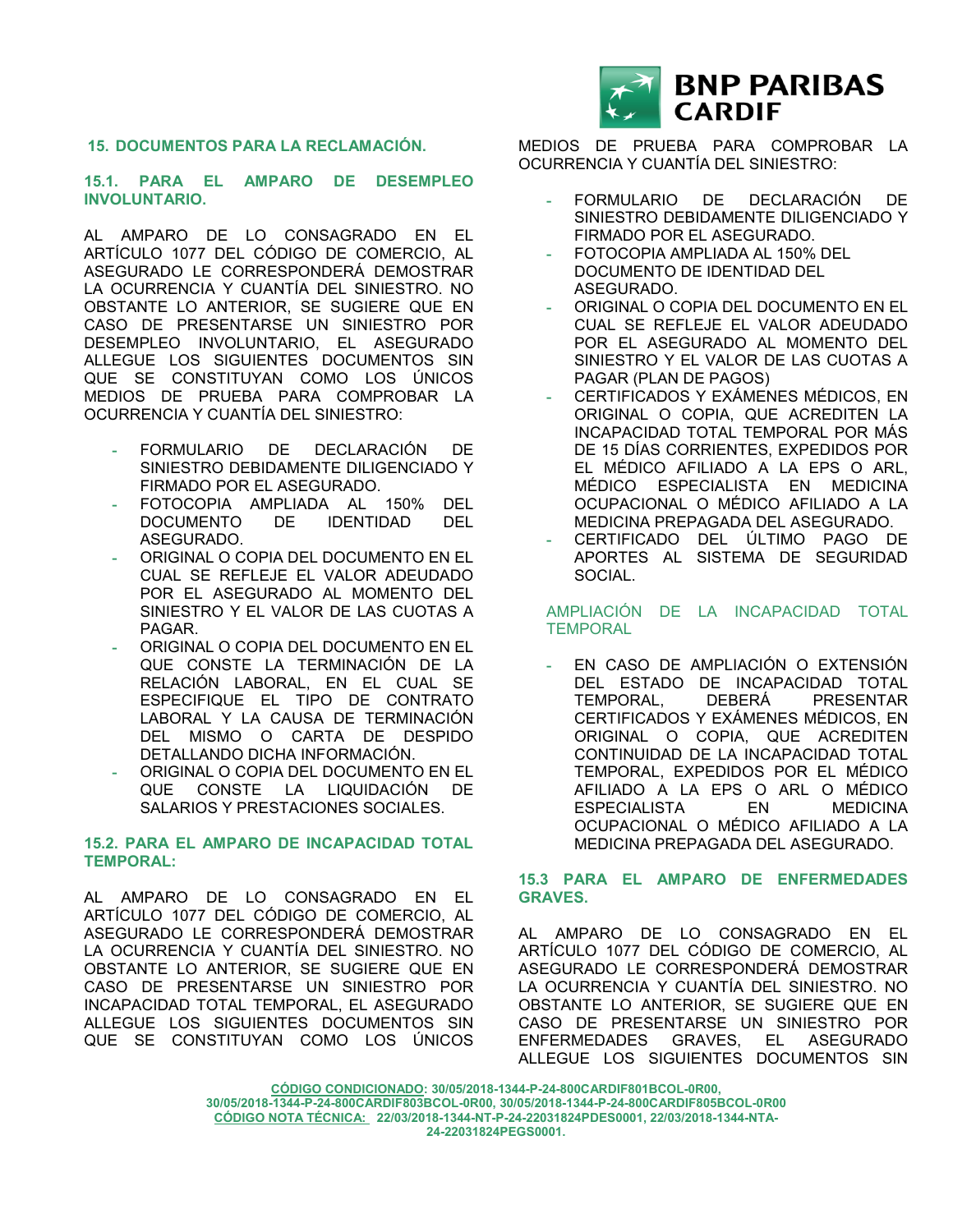QUE SE CONSTITUYAN COMO LOS ÚNICOS MEDIOS DE PRUEBA PARA COMPROBAR LA OCURRENCIA Y CUANTÍA DEL SINIESTRO:

- **-** FORMULARIO DE DECLARACIÓN DE SINIESTRO DEBIDAMENTE DILIGENCIADO Y FIRMADO POR EL ASEGURADO O SU APODERADO.
- **-** FOTOCOPIA AMPLIADA AL 150% DEL DOCUMENTO DE IDENTIDAD DEL ASEGURADO.
- **-** ORIGINAL O COPIA DEL DOCUMENTO EN EL CUAL SE REFLEJE EL VALOR ADEUDADO POR EL ASEGURADO AL MOMENTO DEL SINIESTRO Y EL VALOR DE LAS CUOTAS A PAGAR (PLAN DE PAGOS)
- **-** CERTIFICADOS Y EXÁMENES MÉDICOS, EN ORIGINAL O EN COPIA, DEL DICTAMEN MÉDICO EN QUE CONSTE EL TIEMPO DE EVOLUCIÓN Y FECHA DE DIAGNÓSTICO DE LA ENFERMEDAD, EXPEDIDOS POR EL MÉDICO AFILIADO A LA EPS O ARL O MÉDICO ESPECIALISTA EN MEDICINA OCUPACIONAL O MÉDICO AFILIADO A LA MEDICINA PREPAGADA DEL ASEGURADO. EL MÉDICO O ESPECIALISTA QUE EMITA EL DICTAMEN NO PODRÁ SER FAMILIAR EN TERCER GRADO DE CONSANGUINIDAD Y SEGUNDO DE AFINIDAD DEL ASEGURADO.
- **-** EXÁMENES QUE COMPRUEBAN EL PADECIMIENTO DE LA ENFERMEDAD (BIOPSIA, RADIOGRAFÍAS, ETC.)

#### **16. DECLARACIÓN DEL ESTADO EL RIESGO Y SANCIONES POR INEXACTITUD O RETICENCIA.**

EL ASEGURADO ESTÁ OBLIGADO A DECLARAR SINCERAMENTE LOS HECHOS O CIRCUNSTANCIAS QUE DETERMINAN EL ESTADO DEL RIESGO, SEGÚN EL CUESTIONARIO QUE LE SEA PROPUESTO POR CARDIF COLOMBIA SEGUROS GENERALES S.A. LA RETICENCIA O LA INEXACTITUD SOBRE HECHOS O CIRCUNSTANCIAS QUE, CONOCIDOS POR EL ASEGURADOR, LO HUBIEREN RETRAÍDO DE CELEBRAR EL CONTRATO, O INDUCIDO A ESTIPULAR CONDICIONES MÁS ONEROSAS, PRODUCEN LA NULIDAD RELATIVA DEL SEGURO.

SI LA INEXACTITUD O LA RETICENCIA PROVIENEN DE ERROR INCULPABLE DEL ASEGURADO, EL



CONTRATO NO SERÁ NULO, PERO EL ASEGURADOR SÓLO ESTARÁ OBLIGADO, EN CASO DE SINIESTRO, A PAGAR UN PORCENTAJE DE LA PRESTACIÓN ASEGURADA EQUIVALENTE AL QUE LA TARIFA O LA PRIMA ESTIPULADA EN EL CONTRATO REPRESENTE RESPECTO DE LA TARIFA O LA PRIMA ADECUADA AL VERDADERO ESTADO DEL RIESGO.

LAS SANCIONES AQUÍ CONSAGRADAS NO SE APLICAN SI EL ASEGURADOR, ANTES DE CELEBRARSE EL CONTRATO, HA CONOCIDO O DEBIDO CONOCER LOS HECHOS O CIRCUNSTANCIAS SOBRE QUE VERSAN LOS VICIOS DE LA DECLARACIÓN, O SI, YA CELEBRADO EL CONTRATO, SE ALLANA A SUBSANARLOS O LOS ACEPTA EXPRESA O TÁCITAMENTE.

**17. FECHA DE PAGO DE LA INDEMNIZACIÓN.**

CON EL OBJETIVO DE SIMPLIFICAR EL PROCEDIMIENTO PARA LA ATENCIÓN DE LA RECLAMACIÓN, LA DEFINICIÓN SE HARÁ DENTRO DE LOS 25 DÍAS CALENDARIO SIGUIENTES A LA FECHA EN QUE EL ASEGURADO O BENEFICIARIO ACREDITE LA OCURRENCIA Y LA CUANTÍA DE ACUERDO CON EL ARTICULO 1077 DEL CÓDIGO DE COMERCIO.

# **18. MÉRITO EJECUTIVO DE LA PÓLIZA.**

LA PÓLIZA PRESTARÁ MÉRITO EJECUTIVO CONTRA EL ASEGURADOR, POR SÍ SOLA, TRANSCURRIDO UN MES CONTADO A PARTIR DEL DÍA EN EL CUAL EL ASEGURADO O EL BENEFICIARIO O QUIEN LOS REPRESENTE, ENTREGUE AL ASEGURADOR LA RECLAMACIÓN APAREJADA DE LOS COMPROBANTES QUE, SEGÚN LAS CONDICIONES DE LA CORRESPONDIENTE PÓLIZA, SEAN INDISPENSABLES PARA ACREDITAR LA OCURRENCIA Y CUANTÍA DEL SINIESTRO, SIN QUE DICHA RECLAMACIÓN SEA OBJETADA DE MANERA SERIA Y FUNDADA.

#### **19. PRESCRIPCIÓN.**

LA PRESCRIPCIÓN DE LAS ACCIONES QUE SE DERIVAN DEL CONTRATO DE SEGURO O DE LAS DISPOSICIONES QUE LO RIGEN PODRÁ SER ORDINARIA O EXTRAORDINARIA.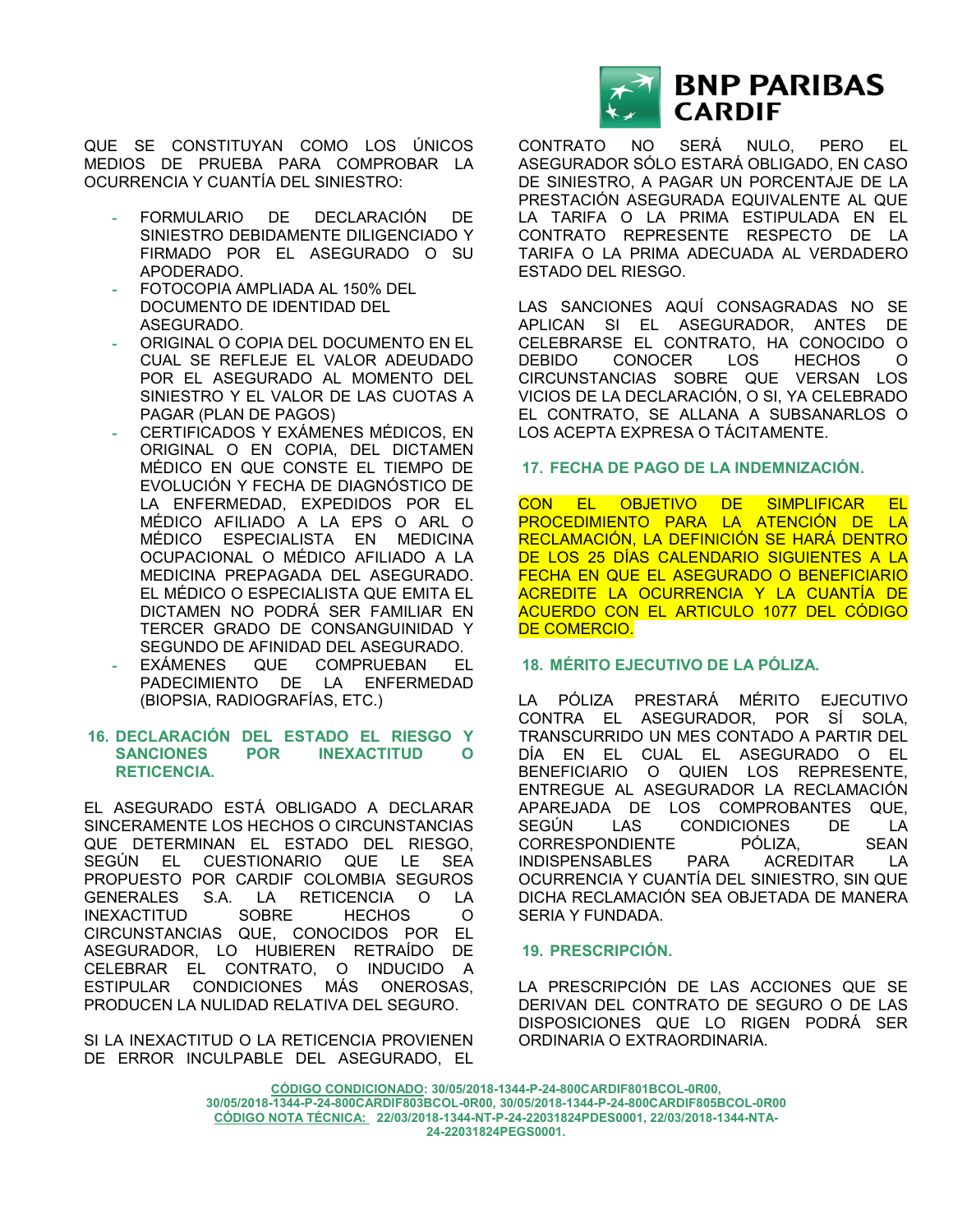LA PRESCRIPCIÓN ORDINARIA SERÁ DE DOS AÑOS Y EMPEZARÁ A CORRER DESDE EL MOMENTO EN QUE EL INTERESADO HAYA TENIDO O DEBIDO TENER CONOCIMIENTO DEL HECHO QUE DA BASE A LA ACCIÓN.

LA PRESCRIPCIÓN EXTRAORDINARIA SERÁ DE CINCO AÑOS, CORRERÁ CONTRA TODA CLASE DE PERSONAS Y EMPEZARÁ A CONTARSE DESDE EL MOMENTO EN QUE NACE EL RESPECTIVO DERECHO.

ESTOS TÉRMINOS NO PUEDEN SER MODIFICADOS POR LAS PARTES.

# **20. AUTORIZACIÓN DE INFORMACIÓN**

EL TOMADOR Y/O ASEGURADO DE LA PRESENTE PÓLIZA, AUTORIZAN A CARDIF COLOMBIA SEGUROS GENERALES S.A., PARA QUE CON FINES ESTADÍSTICOS, SUMINISTRE INFORMACIÓN ENTRE COMPAÑÍAS ASEGURADORAS, CONSULTA O TRANSFERENCIA DE DATOS, CON CUALQUIER AUTORIDAD QUE LO REQUIERA EN COLOMBIA O EN EL EXTERIOR, CONSULTE, INFORME, GUARDE EN SUS ARCHIVOS Y REPORTE A LAS CENTRALES DE RIESGO QUE CONSIDERE NECESARIO O A CUALQUIER OTRA ENTIDAD AUTORIZADA, LA INFORMACIÓN CONFIDENCIAL QUE RESULTE DE TODAS LAS OPERACIONES QUE DIRECTA O INDIRECTAMENTE Y BAJO CUALQUIER MODALIDAD SE LE HAYA OTORGADO O SE LE OTORGUE EN EL FUTURO, ASÍ COMO SOBRE NOVEDADES, REFERENCIAS Y MANEJO DE LA PÓLIZA Y DEMÁS SERVICIOS QUE SURJAN DE ESA RELACIÓN COMERCIAL O CONTRATO QUE DECLARAN CONOCER Y ACEPTAR EN TODAS SUS PARTES.

# **21. AVISO AL ASEGURADOR.**

EL ASEGURADO O EL BENEFICIARIO ESTARÁN OBLIGADOS A DAR NOTICIA A CARDIF COLOMBIA SEGUROS GENERALES S.A. DE LA OCURRENCIA DEL SINIESTRO, DENTRO DE LOS TREINTA (30) DÍAS SIGUIENTES A LA FECHA EN QUE LO HAYAN CONOCIDO O DEBIDO CONOCER. ESTE TÉRMINO PODRÁ AMPLIARSE, MAS NO REDUCIRSE POR LAS PARTES.

EL ASEGURADOR NO PODRÁ ALEGAR EL RETARDO O LA OMISIÓN SI, DENTRO DEL MISMO



PLAZO, INTERVIENE EN LAS OPERACIONES DE SALVAMENTO O DE COMPROBACIÓN DEL SINIESTRO.

# **22. PROTECCIÓN DE DATOS PERSONALES.**

EL ASEGURADO, AL SOLICITAR O AUTORIZAR LA CONTRATACIÓN DE ESTE SEGURO, MANIFIESTA QUE TODA LA INFORMACIÓN SUMINISTRADA A TRAVÉS DE LA SOLICITUD CORRESPONDIENTE ES VERAZ Y COMPROBABLE, Y AUTORIZA EXPRESAMENTE PARA LOS FINES DE LA CONTRATACIÓN DEL SEGURO A CARDIF COLOMBIA SEGUROS GENERALES S.A. PARA EFECTUAR TODO TRATAMIENTO DE SU INFORMACIÓN PERSONAL QUE PUEDE INCLUIR DATOS SENSIBLES COMO HISTORIAS CLÍNICAS ENTRE OTROS, NECESARIOS PARA EL CUMPLIMIENTO DE SUS DEBERES LEGALES Y CONTRACTUALES PUDIENDO, ENTRE OTROS, REVELAR BAJO SU RESPONSABILIDAD INFORMACIÓN A TERCEROS TALES COMO PROVEEDORES TECNOLÓGICOS, OPERADORES LOGÍSTICOS O REASEGURADORES EN COLOMBIA O EN EL EXTERIOR CUANDO ELLO SE HAGA INDISPENSABLE, PARA EL DESARROLLO DEL CONTRATO DE SEGURO O PARA CUALQUIER OPERACIÓN QUE LES RESULTE AFÍN, COMPLEMENTARIA O ASOCIADA. EL ASEGURADO SE OBLIGA A INFORMAR

OPORTUNAMENTE TODO CAMBIO Y/O ACTUALIZACIÓN E INFORMACIÓN PERSONAL SUMINISTRADA A CARDIF COLOMBIA SEGUROS GENERALES S.A. ASÍ MISMO, SE INFORMA AL ASEGURADO QUE PUEDE CONOCER, ACTUALIZAR O MODIFICAR SUS DATOS O ACCEDER A POLÍTICAS. [WWW.BNPPARIBASCARDIF.COM.CO](http://www.bnpparibascardif.com.co/) ENLACE

"PRIVACIDAD". NO ES OBLIGATORIO REVELAR DATOS SOBRE ORIENTACIÓN POLÍTICA, SEXUAL, RELIGIOSA, FILOSÓFICA, RAZA, O DE MENORES.

# **23. AVISO DE PRIVACIDAD:**

AVISO DE PRIVACIDAD. CARDIF COLOMBIA SEGUROS GENERALES S.A. UTILIZA SUS DATOS PARA LA EMISIÓN DEL(LOS) SEGURO(S) SOLICITADOS Y PARA EL CUMPLIMIENTO DE SUS OBLIGACIONES CONTRACTUALES Y LEGALES. RECUERDE QUE USTED PUEDE SOLICITAR CONOCER, ACTUALIZAR O MODIFICAR SUS DATOS PERSONALES LLAMANDO A LA LÍNEA DE